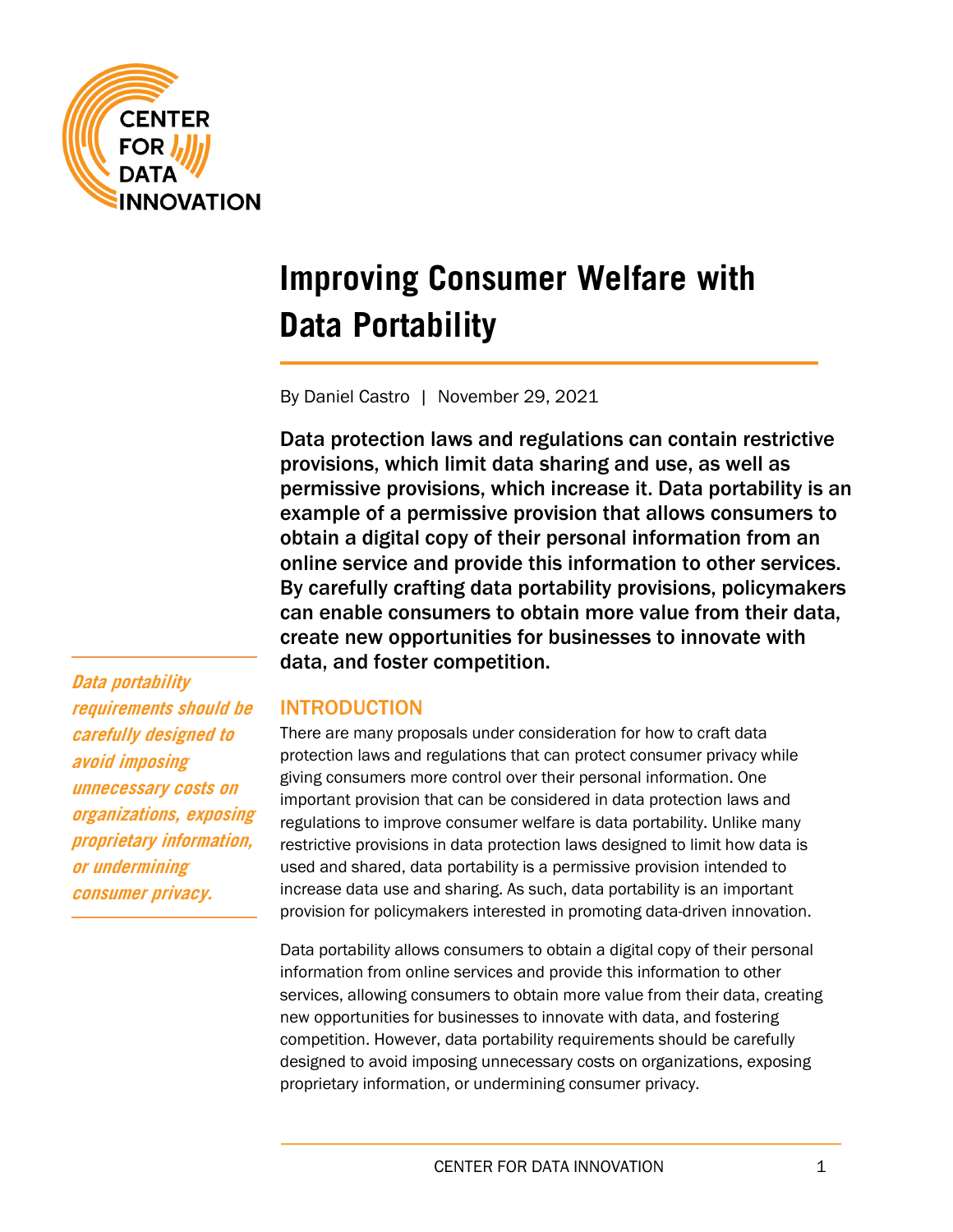This report offers several recommendations for how policymakers can support data portability. These are:

- **Create data portability policies at the national level**
- **Prioritize high-impact opportunities for data portability**
- **EXECT** Limit the scope of non-sector-specific data portability requirements
- **Support industry-led data portability standards**
- **Encourage data portability APIs but allow data scraping**
- Use data portability as a pathway to allow consumers to donate their data

## WHAT IS DATA PORTABILITY?

Data portability refers to the ability of users to obtain and transfer a copy of their data from one data controller (e.g., an app or online service) to another. To enable data portability, data controllers must make user data available in a standardized, machine-readable format through either a direct download or an open application programming interface (API)—a set of functions a third party can use to access data directly from a service when users request their data be ported to that third party. Data portability also requires that data controllers make data available to consumers without any technical or legal restrictions on how it may be used.

Data portability laws and regulations may specify additional requirements, such as whether data controllers can charge for access to data, how often users may request and receive a copy of their data, or what type of structured format data controllers must use for the data they provide. They may also require data controllers to send data directly to third parties or establish specific technical provisions on how to authenticate users or securely transmit information. Data portability policies may also establish certain terms for third parties that receive user data, such as security standards or restrictions on how they use data they receive. They may also clarify liability for data breaches or data misuse. Finally, data portability policies often specify which data are subject to this requirement and which data, such as proprietary data, are exempt.

Data portability is similar to, but distinct from, data access provisions. Data access may also require data controllers to allow users to request a copy of their information. However, data access requirements may not specify that the data be provided in a machine-readable format and without hindrance to further reuse.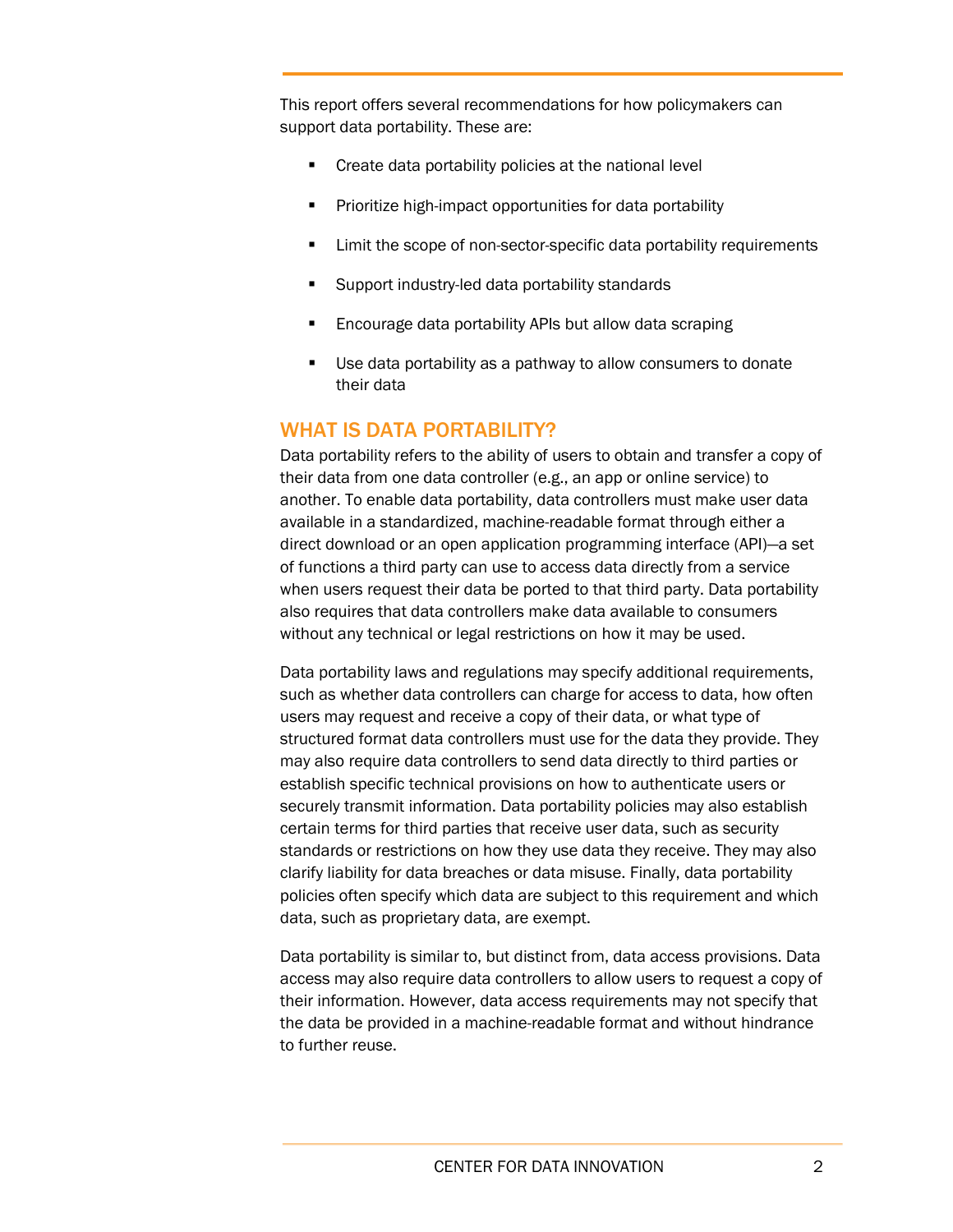## WHAT ARE THE BENEFITS DATA PORTABILITY?

There are three main benefits of data portability: increasing consumer control, unlocking more value from data, and fostering competition. Naturally, the potential value of data portability varies depending on the sector and data involved.

First, data portability can give users more control over their information. At a basic level, data portability ensures that consumers always have the option to gain full control over their data by obtaining a complete copy of their information. Data portability ensures that consumers can independently backup their data, without relying on a third party. For example, data portability allows consumers to archive a copy of personal photos that they may have created and shared using a mobile app, ensuring that even if they stop using the app, they still have a copy of their data. Data portability is especially useful in this context when a company ends a service, changes a free service to a paid one, modifies its terms of service, or goes out of business, as it ensures users do not lose their data.<sup>[1](#page-16-0)</sup>

Second, data portability can allow users to unlock more value from their data. A prerequisite for data-driven innovation is the ability of organizations to access data. When data is tied to a single service, its value is limited to how that service can use the information. Data portability allows users to share their data with additional services, creating more opportunities for data-driven innovation because of greater efficiency, more data availability, and the ability to reuse data for secondary purposes. For example, consumers might use data portability to quickly transfer a digital copy of their credit card spending to an online budgeting app. Not only does this ability to transfer data create greater value for consumers, by giving them greater insights on their personal finances, but it also enables a whole new class of financial planning apps that would not otherwise exist without access to this data. Similarly, consumers without much of a credit history may struggle to get access to credit; data portability allows them to show their cash flow on prepaid card accounts, opening up new possibilities for underwriting.[2](#page-16-1)

Finally, data portability can enhance competition in four important ways. First, data portability fosters competition by reducing switching costs and avoiding vendor lock-in by making it possible for users to move their data from one service provider to another. Data portability reduces the opportunity for companies to artificially lock in customers by making it prohibitively expensive or cumbersome to move to another provider. Second, data portability can promote competition by creating more transparency about fees and alternatives. For example, consumers might use an app to analyze their home energy usage data to discover if they would pay less with an alternative energy provider, or review their bank fees to see if they would save money by switching to a different financial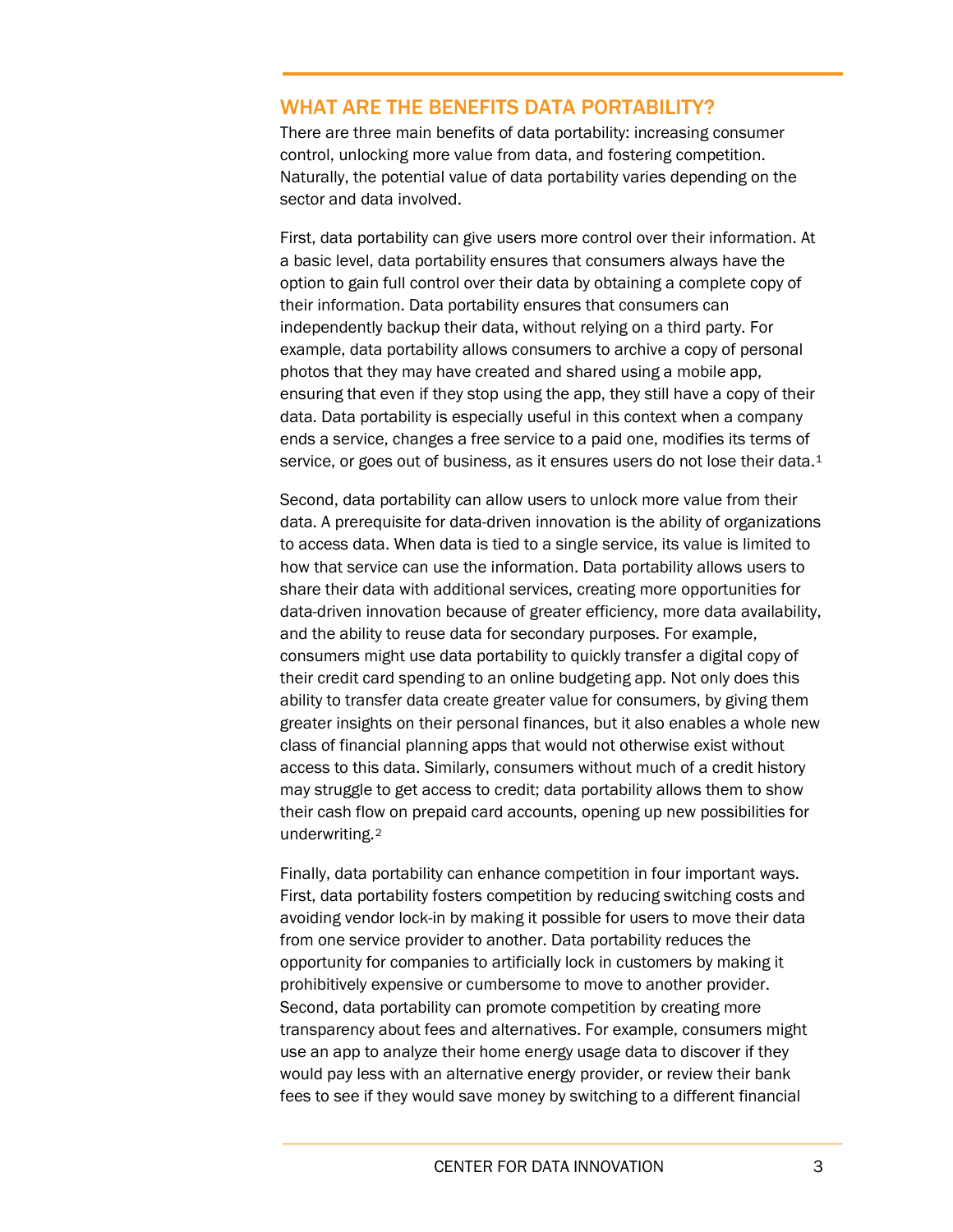institution. Third, data portability has pro-competitive effects by encouraging businesses to retain customers by offering better services. For example, when consumers can easily switch music streaming services, these services may invest in new ways to keep their users engaged on their platform, such as developing better recommendation algorithms.[3](#page-16-2) Fourth, data portability allows new entrants to better compete with incumbents who may have collected data under less restrictive data protection laws and regulations. Without data portability and allowances for secondary uses of data, data protection rules can have anti-competitive effects, thus hurting consumer welfare and limiting innovation.

# WHICH POLICIES ENABLE DATA PORTABILITY IN THE UNITED STATES?

A number of federal and state laws and regulations require data portability in the United States. This section provides an overview of some of the most prominent ones.

## FEDERAL LAWS AND REGULATIONS

While the United States does not have a comprehensive federal data protection law, as shown in Table 1, it does have a number of sectoral data protection laws and some of these contain data portability requirements. In particular, federal privacy laws on health and financial data have created data portability rights for consumers.

## Table 1: Federal laws requiring data portability

| Law               | <b>Definition</b>                                                                                                                                                                                                                                                                                                                                                                                                                                                                                                                         |
|-------------------|-------------------------------------------------------------------------------------------------------------------------------------------------------------------------------------------------------------------------------------------------------------------------------------------------------------------------------------------------------------------------------------------------------------------------------------------------------------------------------------------------------------------------------------------|
| <b>HITECH Act</b> | "The individual shall have a right to obtain from such<br>covered entity a copy of such information in an electronic<br>format and, if the individual chooses, to direct the covered<br>entity to transmit such copy directly to an entity or person<br>designated by the individual, provided that any such<br>choice is clear, conspicuous, and specific."                                                                                                                                                                              |
| Dodd-Frank<br>Act | "Subject to rules prescribed by the Bureau, a covered<br>person shall make available to a consumer, upon request,<br>information in the control or possession of the covered<br>person concerning the consumer financial product or<br>service that the consumer obtained from such covered<br>person, including information relating to any transaction,<br>series of transactions, or to the account including costs,<br>charges and usage data. The information shall be made<br>available in an electronic form usable by consumers." |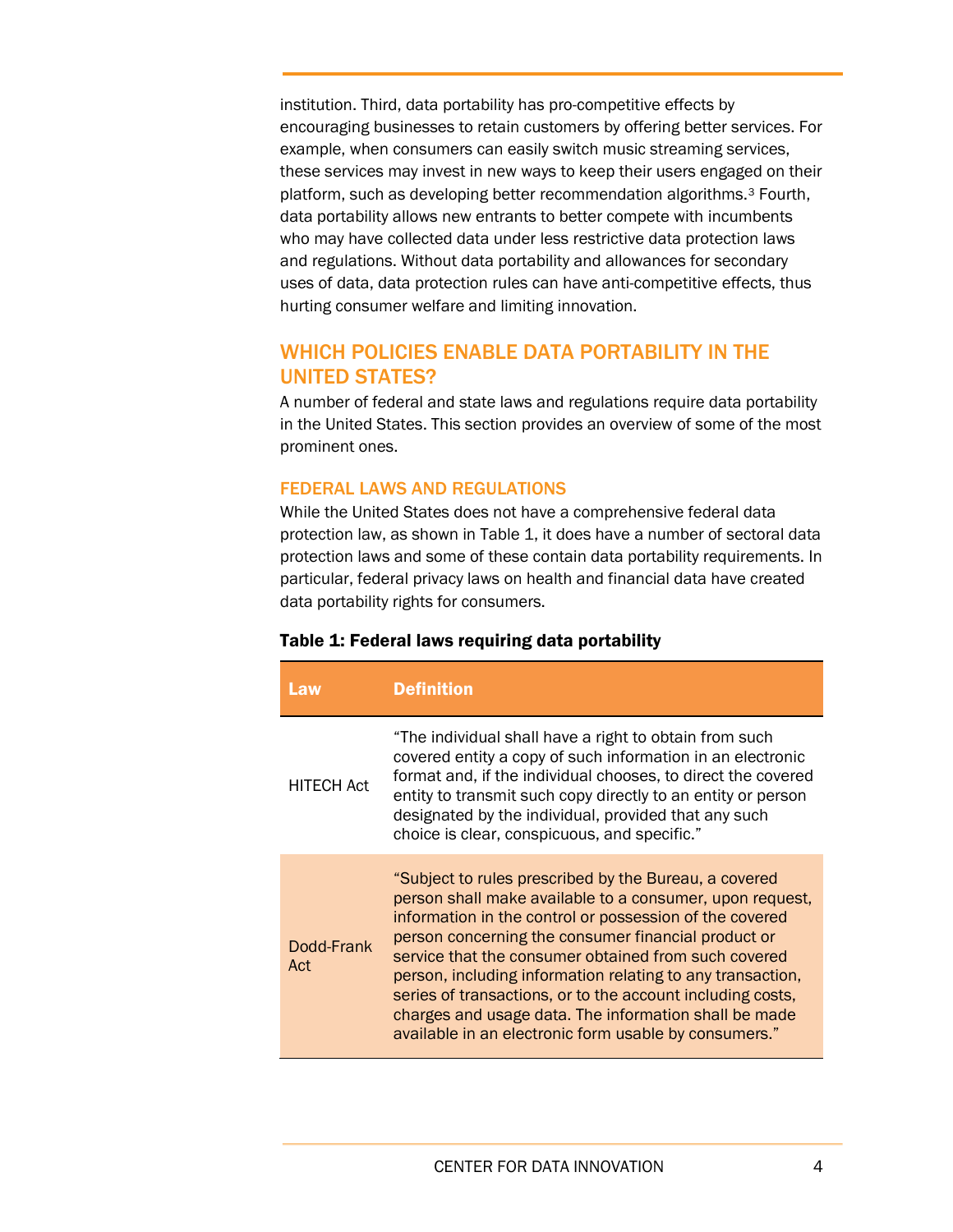#### Health Data

The Health Information Technology for Economic and Clinical Health (HITECH) Act, part of the American Recovery and Reinvestment Act (ARRA) of 2009, updated the information disclosure requirements of the Health Insurance Portability and Accountability Act (HIPAA) of 1996.[4](#page-16-3) HIPAA led to the creation of the HIPAA Privacy Rule in 2003, which established national standards for the protection of individuals' medical records and other personal health information. The HIPAA Privacy Rule specified that patients have a right to obtain a copy of their personal health information, and the HITECH expanded this requirement to specify that they had the right to obtain this information in an electronic format and that the data be sent to a designated third-party.[5](#page-16-4)

Congress also passed the 21st Century Cures Act in 2016, which established additional requirements for data portability, including data exchange standards, secure application programming interfaces (APIs) for health information exchange, and stronger rules to prevent information blocking.[6](#page-16-5) The legislation directed the Office of the National Coordinator for Health Information Technology to establish new rules for certified electronic health records systems. Under the new rules, certified EHR systems must have APIs that allow patients to easily access clinical and payment information through any third-party application they choose, including smartphone apps. Further, certified systems must be capable not only of exporting data for a single patient but also of exporting data for multiple patients for health care providers who want to change EHR systems.[7](#page-16-6)

Parallel to these legislative and regulatory initiatives, there were a number of efforts beginning in 2010 to provide individuals access to an electronic copy of their personal health data through a voluntary "Blue Button" initiative. The Blue Button initiative initially reflected an effort to expedite patient access to their personal health data, even when industry data standards had not yet been fully developed. Prominent participants in the Blue Button initiative included the U.S. Department of Veterans Affairs, U.S. Department of Defense, and the Centers for Medicare and Medicaid Services.<sup>[8](#page-16-7)</sup>

#### Financial Data

Section 1033 of the Dodd-Frank Wall Street Reform and Consumer Protection Act of 2010, gives consumers the right to access their financial information in an electronic format.[9](#page-16-8) The Consumer Financial Protection Bureau (CFPB), responsible for implementing this law, has spent a number of years seeking feedback on how best to implement Section 1033, including by issuing a public request for information in 2016, releasing principles for financial data sharing and aggregation in 2017, and hosting a symposium on the topic in 2020.[10](#page-16-9) More recently, in November 2020,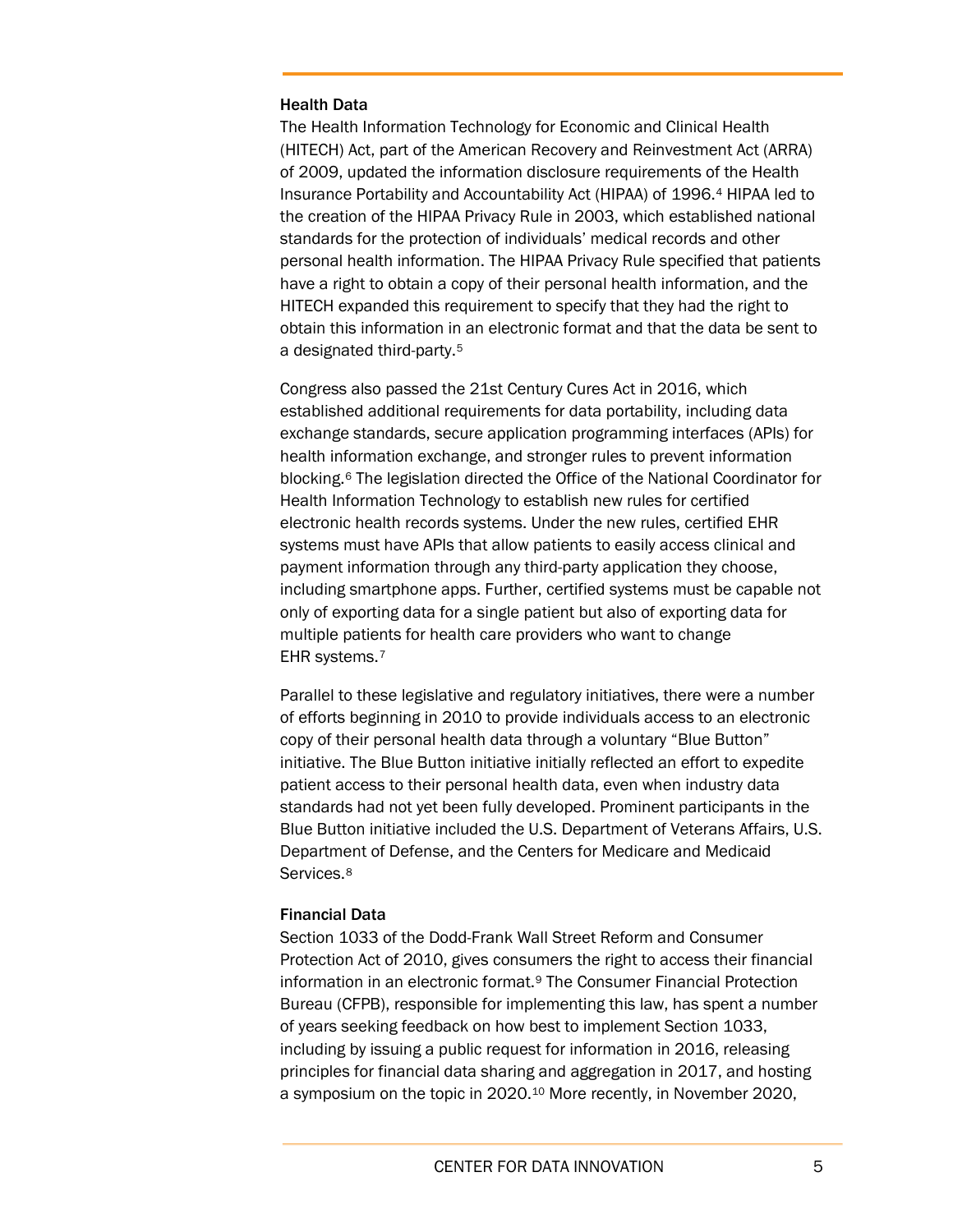CFPB initiated a rulemaking process on Section 1033, and in July 2021, President Biden issued an executive order calling on the director of the CFPB to continue this process "to facilitate the portability of consumer financial transaction data so consumers can more easily switch financial institutions and use new, innovative financial products."[11](#page-17-0)

### STATE LAWS AND REGULATIONS

As of mid-2021, three states had passed comprehensive data protection laws: California, Colorado, and Virginia. As shown in [Table 2,](#page-5-0) each of these states includes a data portability provision in the law. In general, each of these laws requires data controllers in the state to provide consumers an electronic copy of their data in a standardized format at no cost up to twice per year. They also all specify that consumers be allowed to transmit this data to a third party "without hindrance."

#### <span id="page-5-0"></span>Table 2: Data portability provisions in state privacy laws

| Law                                                               | <b>Definition</b>                                                                                                                                                                                                                                                                                                                                                                                                                                                                                                                                                                                                                                                                                                                                                    |
|-------------------------------------------------------------------|----------------------------------------------------------------------------------------------------------------------------------------------------------------------------------------------------------------------------------------------------------------------------------------------------------------------------------------------------------------------------------------------------------------------------------------------------------------------------------------------------------------------------------------------------------------------------------------------------------------------------------------------------------------------------------------------------------------------------------------------------------------------|
| California<br>("California<br>Consumer<br>Privacy<br>$Act")^*$    | "A business that receives a verifiable consumer request<br>from a consumer to access personal information shall<br>promptly take steps to disclose and deliver, free of charge<br>to the consumer, the personal information required by<br>this section. The information may be delivered by mail or<br>electronically, and if provided electronically, the<br>information shall be in a portable and, to the extent<br>technically feasible, readily useable format that allows the<br>consumer to transmit this information to another entity<br>without hindrance. A business may provide personal<br>information to a consumer at any time, but shall not be<br>required to provide personal information to a consumer<br>more than twice in a 12-month period." |
| Colorado<br>("Colorado<br>Privacy<br>Act")                        | "A consumer has the right to obtain the personal data in a<br>portable and, to the extent technically feasible, readily<br>usable format that allows the consumer to transmit the<br>data to another entity without hindrance. A consumer may<br>exercise this right no more than two times per calendar<br>year. Nothing in this subsection requires a controller to<br>provide the data to the consumer in a manner that would<br>disclose the controller's trade secrets."                                                                                                                                                                                                                                                                                        |
| Virginia<br>("Virginia<br>Consumer<br>Data<br>Protection<br>Act") | "A controller shall comply with an authenticated consumer<br>request to exercise the rightto obtain a copy of his<br>personal data that he previously provided to the controller<br>in a portable and, to the extent technically feasible,<br>readily usable format that allows the consumer to<br>transmit the data to another controller without hindrance,<br>where the processing is carried out by automated                                                                                                                                                                                                                                                                                                                                                    |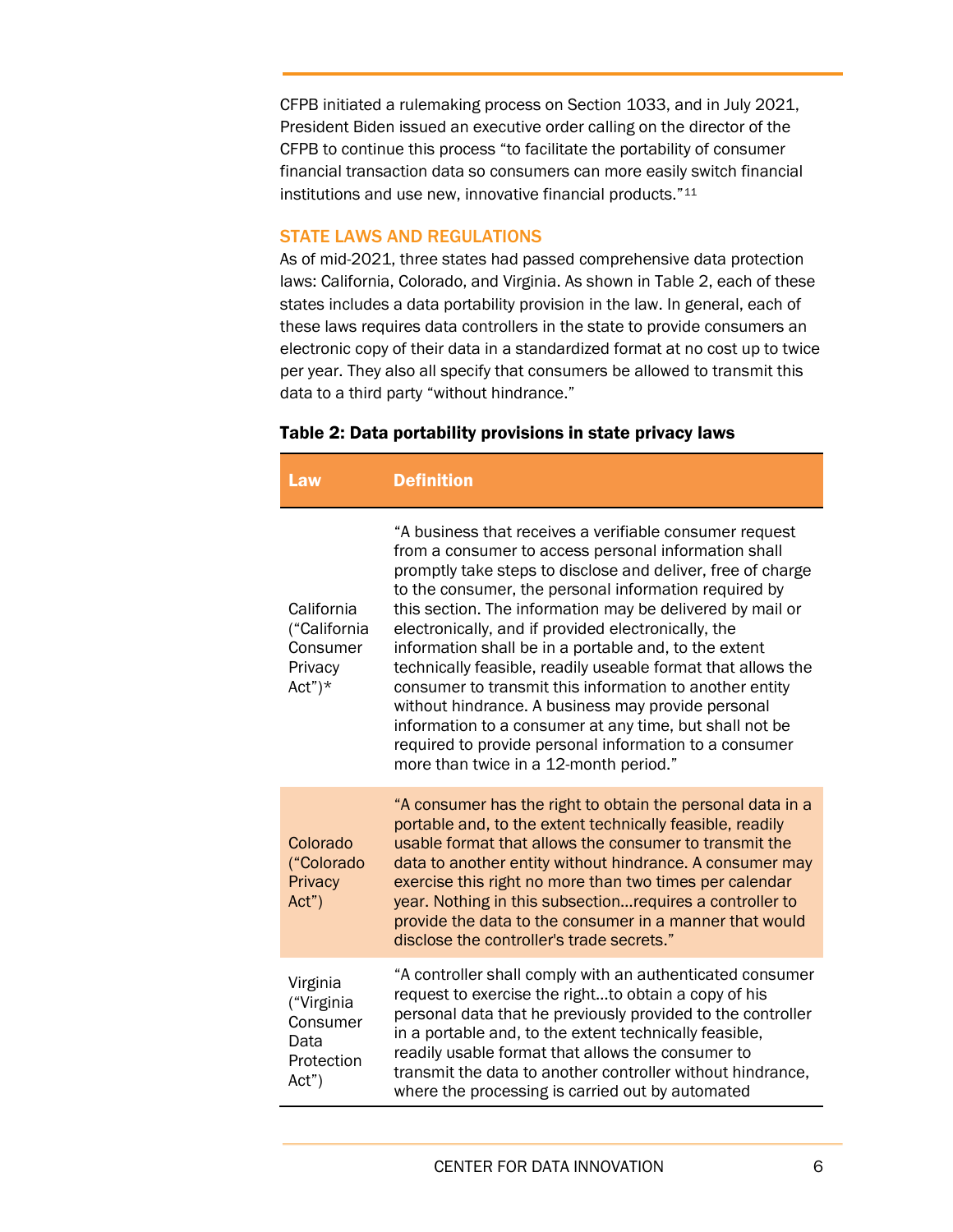means… Information provided in response to a consumer request shall be provided by a controller free of charge, up to twice annually per consumer. If requests from a consumer are manifestly unfounded, excessive, or repetitive, the controller may charge the consumer a reasonable fee to cover the administrative costs of complying with the request or decline to act on the request. The controller bears the burden of demonstrating the manifestly unfounded, excessive, or repetitive nature of the request."

**\* The California Privacy Rights Act of 2020 modifies the CCPA, but will not go into effect until 2023.**

Some states have also implemented sectoral-based data portability requirements, most notably in utilities. The Obama administration launched the "Green Button" initiative in January 2012.[12](#page-17-1) The goal was to create an industry-led effort to make energy usage information available to consumers in a digital format to help them better manage their energy use. Utilities had begun to collect significantly more energy information as they adopted advanced smart meters, and this information could potentially be used to build new smart home applications, optimize and compare building energy use, and investigate options such as rooftop solar panels. Over 50 utilities have signed on to the initiative, representing over 60 million potential homes and businesses that could eventually have access to their data. The Green Button Alliance, a non-profit organization, now manages the development of the technical standard for electricity, natural gas, and water usage data.<sup>[13](#page-17-2)</sup>

In addition to these voluntary efforts, a handful of states have created regulations to require data portability for energy data.[14](#page-17-3) For example, the California Public Utilities Commission established rules in 2013 requiring utilities to provide customer energy data to third parties upon request using the Green Button standard.[15](#page-17-4) Similarly, the Colorado Public Utilities Commission requires utilities to provide data to the customer or a designated third party, without charge and in a machine-readable format using "nationally recognized open standards and best practices."[16](#page-17-5) Other states with data portability requirements include Illinois, Maine, Oregon, and Texas, as well as the District of Columbia, but the specific requirements vary by location.[17](#page-17-6)

## WHICH POLICIES ENABLE DATA PORTABILITY OUTSIDE THE UNITED STATES?

A number of countries outside the United States have passed data protection laws with data portability requirements. Key examples are discussed below.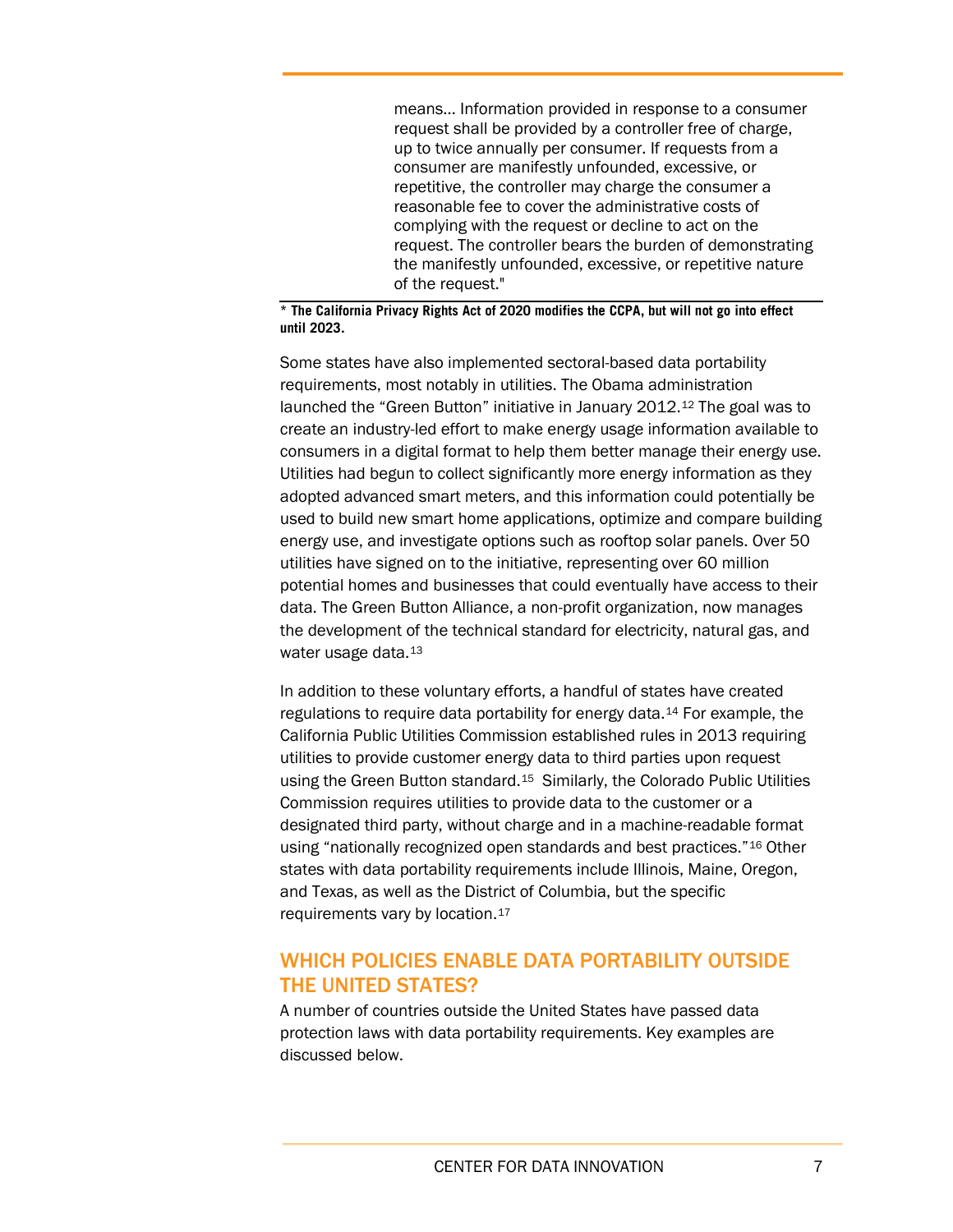## EUROPEAN UNION

#### GDPR

The most prominent example outside the United States is the data portability provision in the European Union's General Data Protection Regulation (GDPR), which went into effect in EU member states on May 25, 2018. The GDPR enumerates a number of consumer data rights with Article 20, shown below in Table 3, establishing the right to data portability. Specifically, the GDPR requires data controllers to make data available to individuals in a "structured, commonly used and machine-readable format" and specifies that individuals have "the right to transmit those data to another controller without hindrance."[18](#page-17-7) Notably, the GDPR only requires data transfers when "technically feasible," which leaves significant ambiguity for when a data controller would have to allow a consumer to share their data with a competing service.

In addition to initiatives by individual organizations to comply with the GDPR's data portability requirements, some industries have gone further to coordinate their data portability efforts. For example, Google has long embraced the concept of data portability. In 2007, it formed an internal team named the "Data Liberation Front," which was tasked with making it easier for users to take their data, such as contacts, social media, and photos, out of Google products.[19](#page-17-8) Similarly, Facebook has offered a "Download Your Information" option since 2010.[20](#page-17-9) After the GDPR, Google worked with Apple, Facebook, Microsoft, Twitter, and SmugMug to form the Data Transfer Project, an open-source platform to help users move data seamlessly between different online services.<sup>[21](#page-17-10)</sup> The project has produced data models to facilitate importing and exporting data between different systems, as well as company-specific adapters that translate data from one company's APIs into the common data models.[22](#page-17-11) The Data Transfer Project also specifies technical details such as how to handle error and rate limits so as not to overload these systems.

Similarly, three European telecom operators, Deutsche Telekom, Orange, and Telefónica, created the Data Portability Cooperation initiative, facilitated by the GSMA, an industry association of mobile operators, to develop a set of specifications for secure data portability within the telecom sector.[23](#page-17-12)

#### PSD2

The revised Payment Services Directive (PSD2) is an EU Directive, approved in 2015, to establish a more integrated market for payment services throughout the European Union.<sup>[24](#page-17-13)</sup> In addition to establishing rules allowing online payment services to access a user's bank account (e.g., to initiate a payment from the bank), PSD2 established rules for allowing online services to access a user's bank information (e.g., to provide a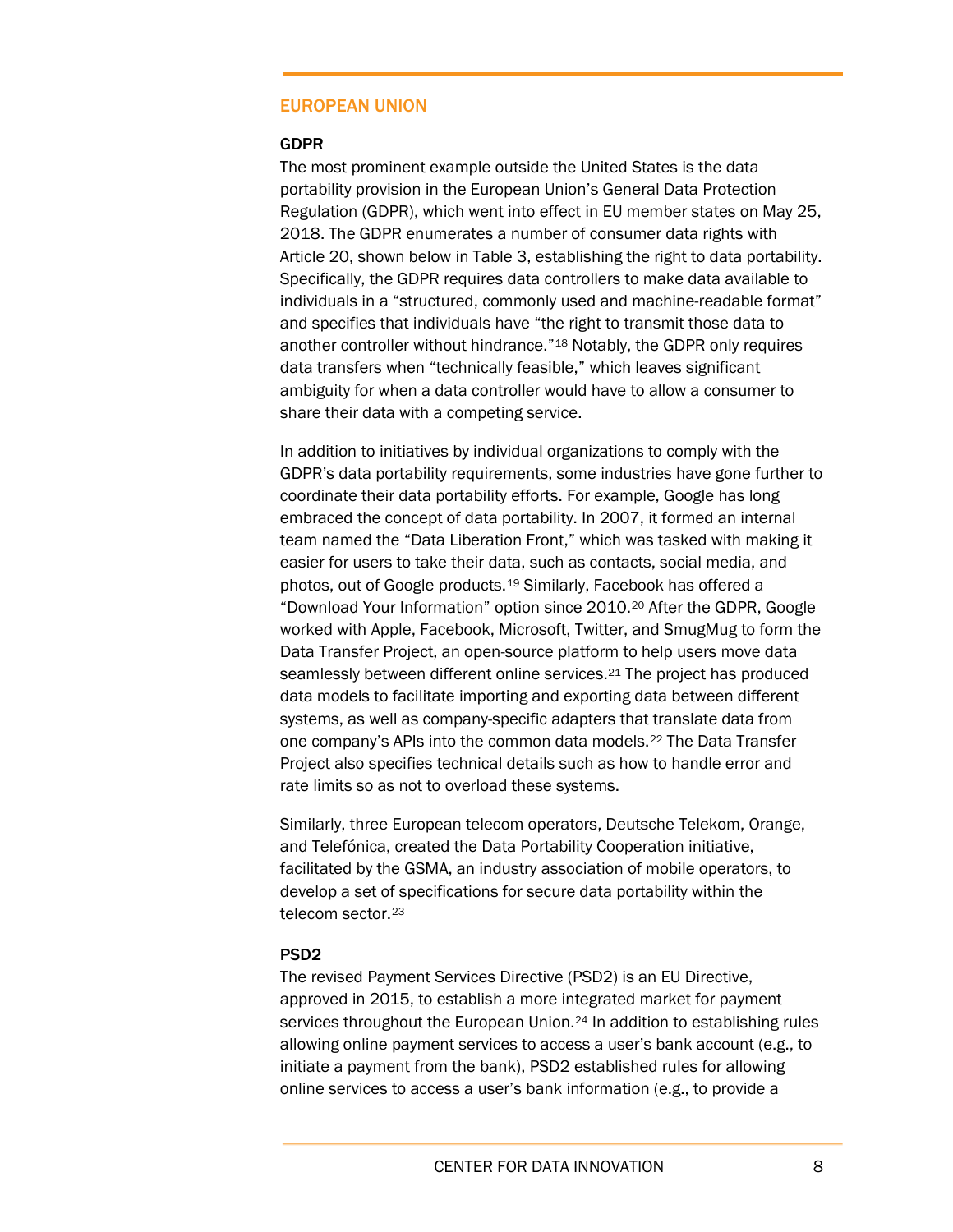consolidated view of multiple bank accounts). Given the sensitivity of this information, PSD2 established a detailed set of criteria for how account information service providers could gain access this information, what security measures they must follow, and who bears liability for any data breaches.

| Law              | <b>Definition</b>                                                                                                                                                                                                                                                                                                                                                                                                                                                                                                                                                                                                   |
|------------------|---------------------------------------------------------------------------------------------------------------------------------------------------------------------------------------------------------------------------------------------------------------------------------------------------------------------------------------------------------------------------------------------------------------------------------------------------------------------------------------------------------------------------------------------------------------------------------------------------------------------|
| GDPR             | "The data subject shall have the right to receive the<br>personal data concerning him or her, which he or she has<br>provided to a controller, in a structured, commonly used<br>and machine-readable format and have the right to<br>transmit those data to another controller without<br>hindrance from the controller to which the personal data<br>have been provided In exercising his or her right to data<br>portability pursuant to paragraph 1, the data subject shall<br>have the right to have the personal data transmitted<br>directly from one controller to another, where technically<br>feasible." |
| PSD <sub>2</sub> | "In relation to payment accounts, the account servicing<br>payment service provider shall: (a) communicate securely<br>with the account information service providers in<br>accordance with point (d) of Article 98(1); and (b) treat<br>data requests transmitted through the services of an<br>account information service provider without any<br>discrimination for other than objective reasons."                                                                                                                                                                                                              |

#### UK

In 2017, the UK's Competition and Markets Authority (CMA) ordered the nine largest banks in Great Britain and Northern Ireland to adopt data portability provisions to address a lack of competition in retail banking. The order called for the creation of an independent organization to establish and maintain at no charge an open API standard and data format standards for accessing financial data.[25](#page-17-14) This organization, the Open Banking Implementation Entity (OBIE), has since developed not only robust technical standards for secure data exchange and customer authentication in line with the CMA's order and PSD2's technical requirements, but it has also nurtured a growing ecosystem of hundreds of participants from financial institutions to fintech services.[26](#page-17-15)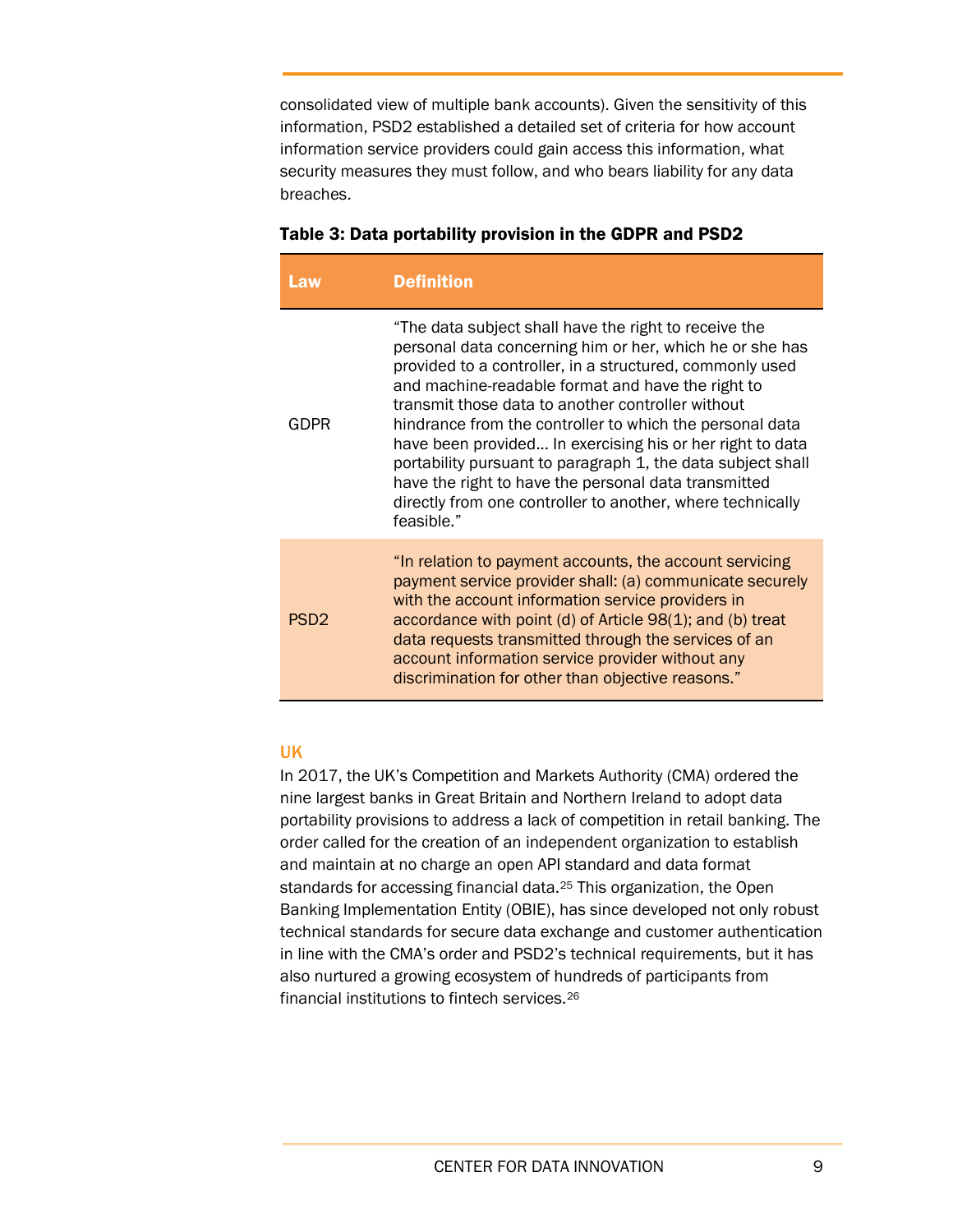#### AUSTRALIA

The Australian government introduced the Consumer Data Right (CDR) in 2017.[27](#page-18-0) The law establishes a right to data portability for consumers in designated sectors of the Australian economy, requiring businesses to disclose information on consumers to themselves or to accredited third parties in accordance with data standards.[28](#page-18-1) The first designated sector for the CDR was banking, and Australian government has begun drafting rules for the energy and telecommunications sectors.[29](#page-18-2)

#### **CHINA**

Article 45 of the Personal Information Protection Law gives individuals the right to request a copy of their personal data and transfer their personal data to a third party, so long as the parties meet the government's cybersecurity requirements.<sup>[30](#page-18-3)</sup> The law came into force on November 1, 2021.

#### THE PHILIPPINES

The Data Privacy Act of 2012 established a right to data portability. Individuals in the Philippines may request a copy of their personal data for further use by a data controller if the data is held in an electronic and commonly used format. The National Privacy Commission is authorized to set technical standards and procedures for data transfers. [31](#page-18-4)

#### **SINGAPORE**

In November 2020, Singapore passed an amendment to the Personal Data Protection Act 2012 that included new regulations for data portability.[32](#page-18-5) The law directs data controllers to directly transmit data to third parties with a presence in Singapore upon request from users. Data controllers must deny requests if the data transfer would threaten the safety or physical or mental health of the user or a third party, or if the transfer would be contrary to the national interest. Unlike under other data portability laws, users do not directly receive a copy of their personal data.

#### THAILAND

Thailand's Personal Data Protection Law gives data subjects the right to request that data controllers send their data to other data controllers if the data can be read by automated tools and the transfer can be done by automatic means. Data controllers are exempt from data portability requests in certain cases, such as when the transfer is against the public interest or will violate the rights and freedoms of others.

The Cabinet of Parliament of the Kingdom of Thailand has twice approved a Royal Decree postponing enforcement of several provisions of the Personal Data Protection Law, including those dealing with data portability, for certain organizations, such as those in the financial, transportation, and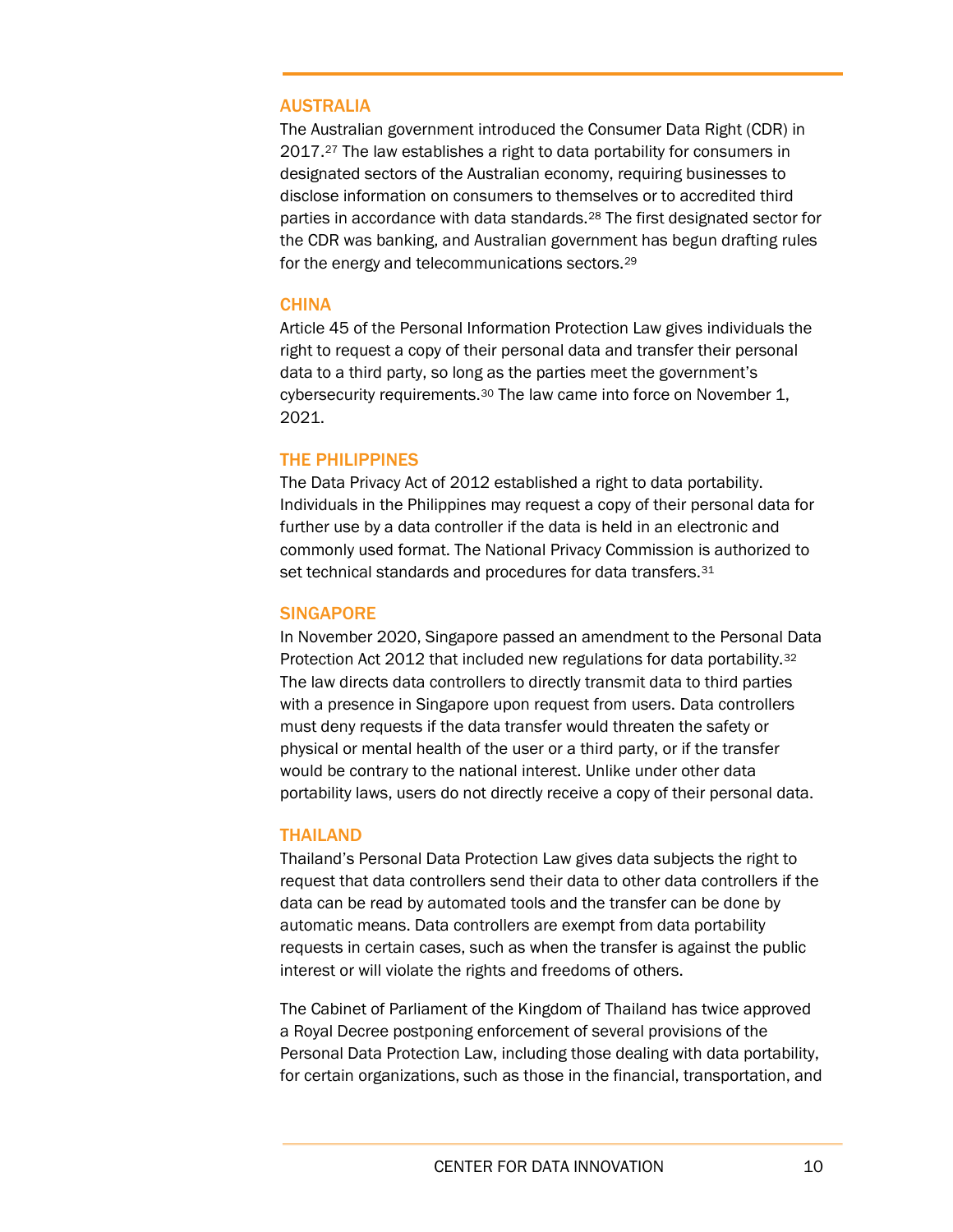telecommunications sectors. The law is currently set to take effect for exempt entities on May 31, 2022.[33](#page-18-6)

# HOW DOES DATA PORTABILITY DIFFER FROM INTEROPERABILITY?

Data portability is different from interoperability, although the concepts are sometimes conflated. As shown in Figure 1, the purpose of data portability is to ensure users can transfer their data from one service to another, whereas the purpose of interoperability is to ensure that different services can exchange and use information together. In some cases, data portability may enable a degree of interoperability, such as if two services allow users to share their data back and forth so that user data is fully synced in both services. But interoperability requires different services not only to share data, but also to understand and cooperate with one another. For example, data portability allows users to switch from one email service provider to another—such as from Gmail to Outlook.com—and move all their messages with them, but interoperability is what allows users with one email service provider to send messages to users of different email service providers.

## Figure 1: Data portability versus interoperability



ensures that users can transfer their data from one service to another one

allows third party access to data



ensures that different services can exchange and use information together

requires different services to not only share data, but also cooperate or understand one another

The distinction can be seen in policies such as PSD2, which contains both data portability and interoperability requirements. The data portability requirements allow users to authorize third-party services, such as mobile apps, to access their data from their bank accounts, whereas the interoperability requirements allow users to authorize these third-party services to make payments directly from their bank accounts. In some cases, the difference between data portability and interoperability can be thought of as analogous to the difference between "read" access to a system's data versus "read and write" access.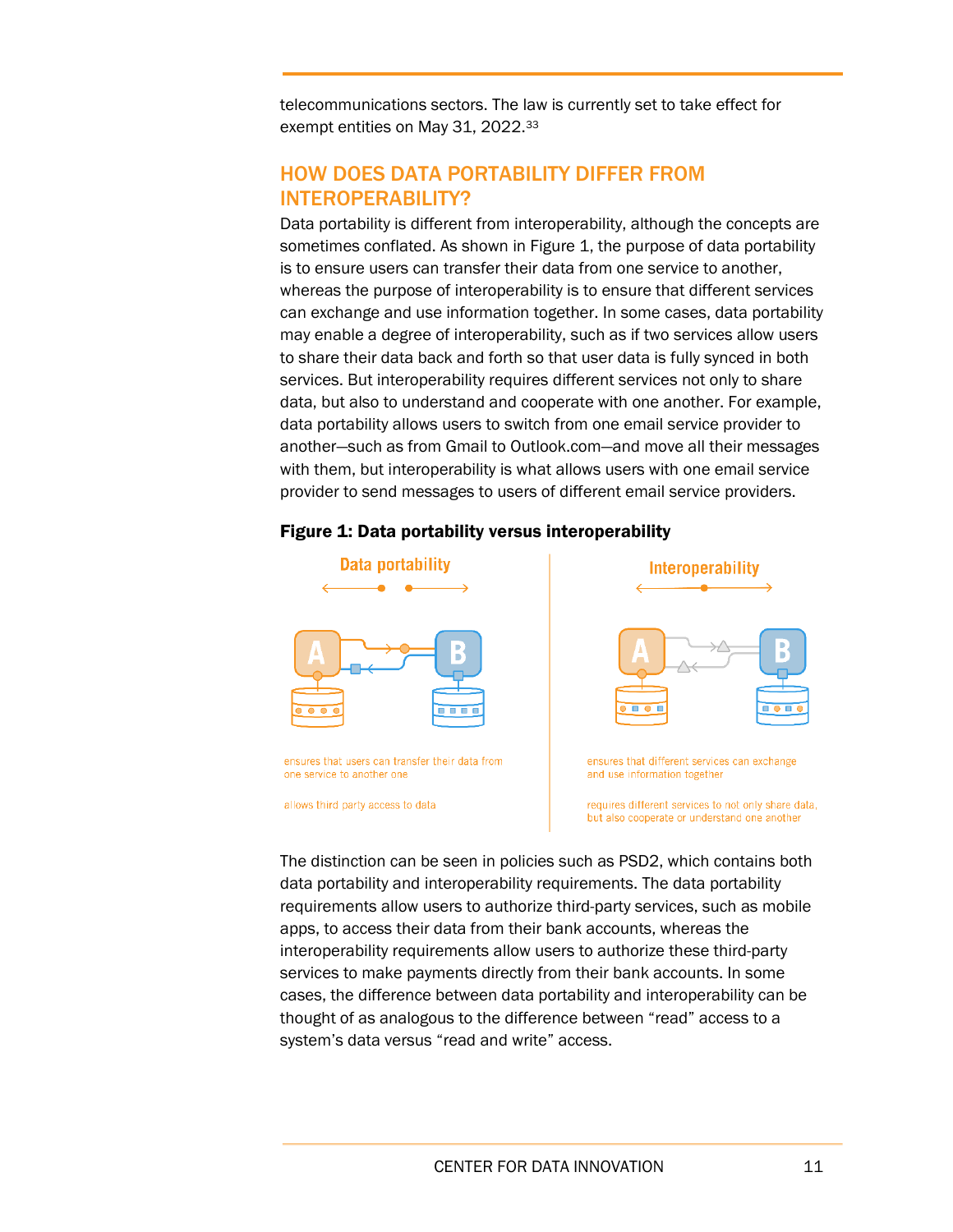## HOW DO REGULATORS ENFORCE DATA PORTABILITY?

Many provisions in data protection laws and regulations are created as legal rights or obligations: Positive rights (entitlements) require others to act a certain way whereas negative rights (liberties) limit others from interfering with an individual's ability to do something. Examples of positive data rights include an obligation for data controllers to obtain user consent before collecting personal data; an obligation for data controllers to notify consumers in the event of a data breach; or an obligation for data controllers to provide consumers notice about their data collection policies. Examples of negative data rights include the freedom for employees not to disclose health conditions to their employer, or the freedom of individuals to refuse to share their data with law enforcement without a warrant.

Data portability encompasses both a positive and a negative data right: an obligation for data controllers to make user data available for electronic access, and the freedom for users to share their data with third parties without interference. This distinction is important because enforcement of positive data rights differs from that of negative data rights. Regulators can more easily verify compliance with positive data rights because they can confirm the presence of a specific practice—such as by checking whether a data controller has obtained consent to process data or whether it has notified consumers in the event of a data breach—either directly or by relying on a third-party validator. In contrast, regulators cannot verify negative rights directly because doing so would require proving something does not exist. Instead, regulators enforce negative rights through investigating claims providing evidence of violations, such as a complaint by an employee that their employer has demanded private health information.

Regulators face similar challenges when enforcing data portability requirements. While it is fairly straightforward for regulators to verify that a data controller provides its users the ability to download a copy of their data, it must actively monitor complaints to understand if data controllers put in place functional barriers that hinder data portability in practice. For example, the Department of Health and Human Services (HHS) created a standardized process to allow the public to report claims of information blocking among health care providers and health IT vendors, and authorized the Office of the Inspector General Office to investigate these claims.[34](#page-18-7) The Department of Justice eventually forced one vendor to pay \$155 million to settle a claim that it did not meet HHS's requirements, including that it "failed to satisfy data portability requirements intended to permit healthcare providers to transfer patient data from [its] software to the software of other vendors."[35](#page-18-8)

Enforcement of data portability may be necessary when data controllers block access to user data in ways that thwart competition. In October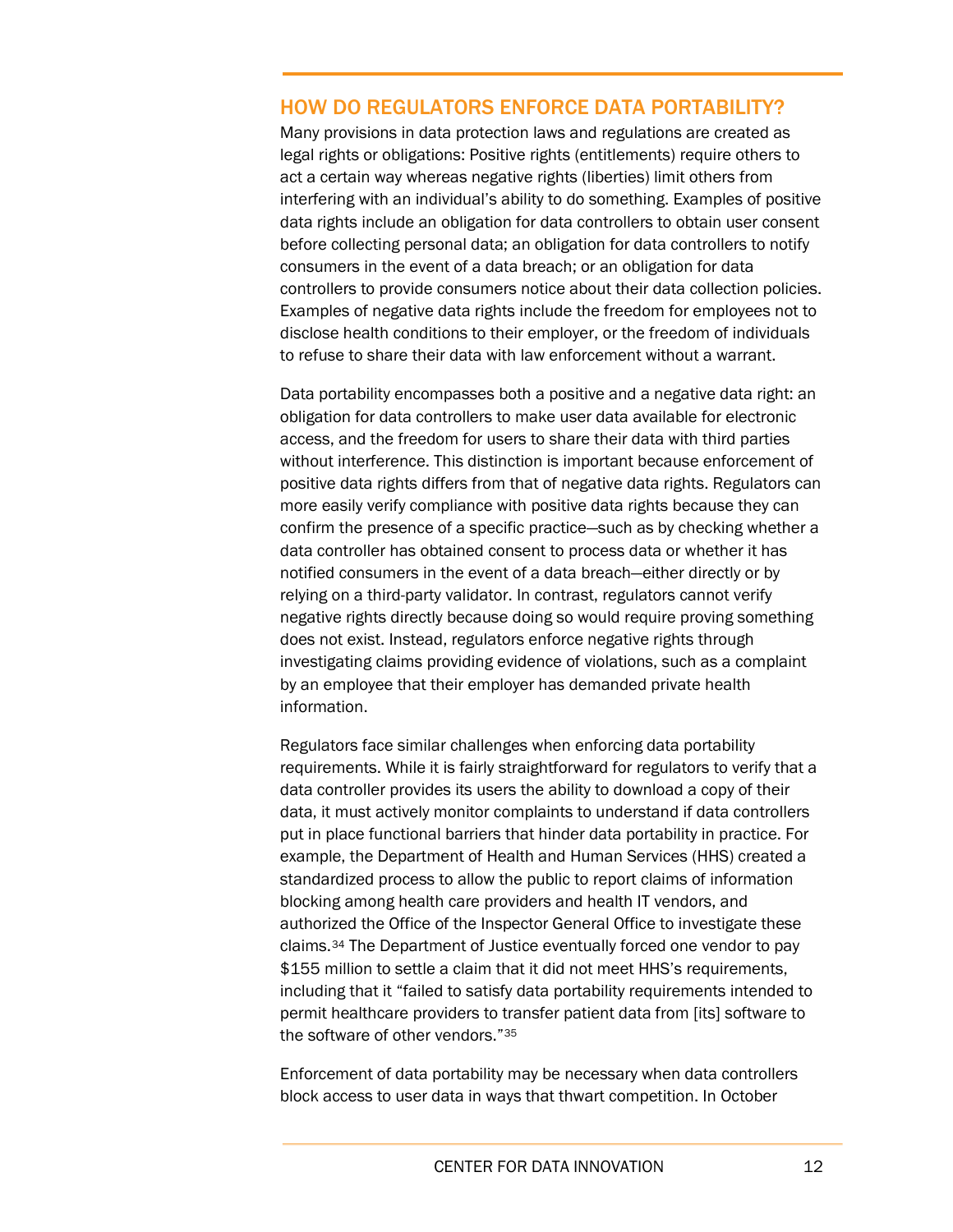2020, SongShift, an app that lets users transfer music playlists between different streaming platforms, announced that Spotify had notified the company that it was revoking its access to Spotify's API—effectively preventing Spotify users from transferring their playlists to other services, an apparent violation, at least in spirit, to its commitment to data portability under GDPR.[36](#page-18-9) In response to complaints, Spotify reversed course later that month.

Without mandatory data portability obligations, voluntary data sharing agreements can fall apart when they are not in the interest of the data controller.[37](#page-18-10) For example, despite previously allowing it, PNC Bank made security updates in 2019 that prevented customers from accessing their bank data through certain third-party apps. While the bank stated that the changes were made to improve security, they also had the effect of cutting off access to competing peer-to-peer payment services like Venmo, while still allowing access to Zelle, a platform backed by the bank.<sup>[38](#page-18-11)</sup>

# HOW DOES DATA PORTABILITY IMPACT PRIVACY AND SECURITY?

Data portability raises important privacy and security issues that if not addressed can expose consumer data to new vulnerabilities. Unfortunately, many data portability laws do not address these issues, leaving it to the private sector to find appropriate solutions. These issues generally fall into one of three categories.

First, since data portability enables the transfer of personal information, it is important for the data controller to ensure that it only shares data when the user has authorized the transfer. In one experiment, a researcher made a series of unauthorized data requests for the personal information of someone else from more than 150 businesses, large and small, subject to the GDPR. They found that 24 percent of these businesses turned over the personal information without any verification and another 16 percent provided the information with only weak verification of their identity, such as a falsified scan of a postmarked envelop).<sup>[39](#page-18-12)</sup> Data controllers should always verify data portability requests to prevent unauthorized data sharing.

Second, data portability can involve personal data that is also associated with someone other than the user making the data portability request. For example, a user's social media interactions, lists of contacts, and photos, videos, and other media, may involve the personal information of others. Indeed, allowing users to authorize the transfer of not just their own data but the data they can access about their friends on a social network is what led to the Cambridge Analytica scandal.<sup>[40](#page-18-13)</sup> Some users may not want their personal data downloaded by a user or shared with other entities. At the same time, limiting the transfer of this information, could limit the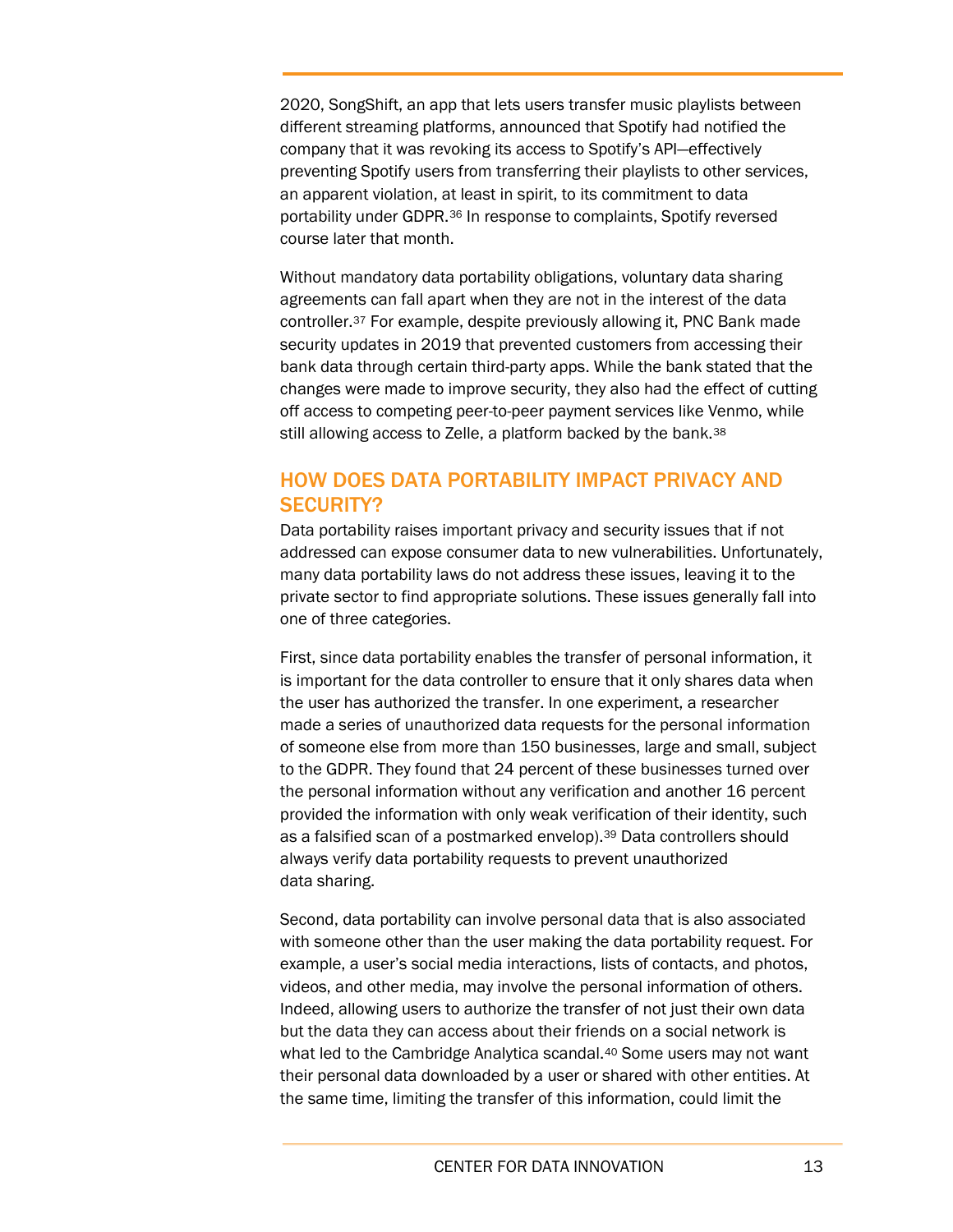utility of data portability for the users making these requests, especially when there are important linkages between different users, such as on social media. There are various possibilities for addressing these concerns, such as using hashed identifiers in lieu of personally identifiable contact information, or using unique identifiers for individual relationship pairs to allow another service to reconstruct these connections and relationships if both parties transfer their data.<sup>[41](#page-19-0)</sup>

Third, data portability raises questions about the liability of the data controller for misuse of data by the recipient. Generally, the responsibility for the user's data should end at the point at which the data controller has securely transferred the user's data to the correct party, whether it be the user or another designated service. However, policymakers have not always provided clear guidance on this issue, raising questions about the liability and responsibility for a data controller if, for example, it suspects that the account may have been compromised, or that the recipient is not processing data in accordance with applicable laws. To address these concerns, policymakers may require certain minimum security requirements for data controllers to be eligible to receive data directly from data controllers.

# HOW SHOULD POLICYMAKERS SUPPORT DATA PORTABILITY?

There are various ways that policymakers can support data portability.

## CREATE DATA PORTABILITY POLICIES AT THE NATIONAL LEVEL

Data portability is an important provision in many data privacy laws. However, these policies should be created at the national level, not the state level, to avoid a patchwork of laws that create unnecessary uncertainty for consumers and complexity for organizations. For example, legislation such as the "Access to Consumer Energy Information Act," or E-Access Act, would direct the Energy Secretary to establish model datasharing standards and policies for state regulators to use to ensure that consumers can gain access to information about their residential electric and natural gas usage.[42](#page-19-1) Federal data portability policies should address issues such as privacy and security to prevent unauthorized disclosures.

#### PRIORITIZE HIGH-IMPACT OPPORTUNITIES FOR DATA PORTABILITY

As discussed in this report, data portability creates significant consumer benefit in certain sectors, such as health care, financial services, and energy. And while there are likely many other instances where data portability may create value to consumers, the cost to businesses of providing data portability may not always outweigh these benefits. Therefore, policymakers should prioritize enacting sector-specific rules for data portability where there are clear benefits to consumers, rather than implementing a broad data portability requirement that would apply to all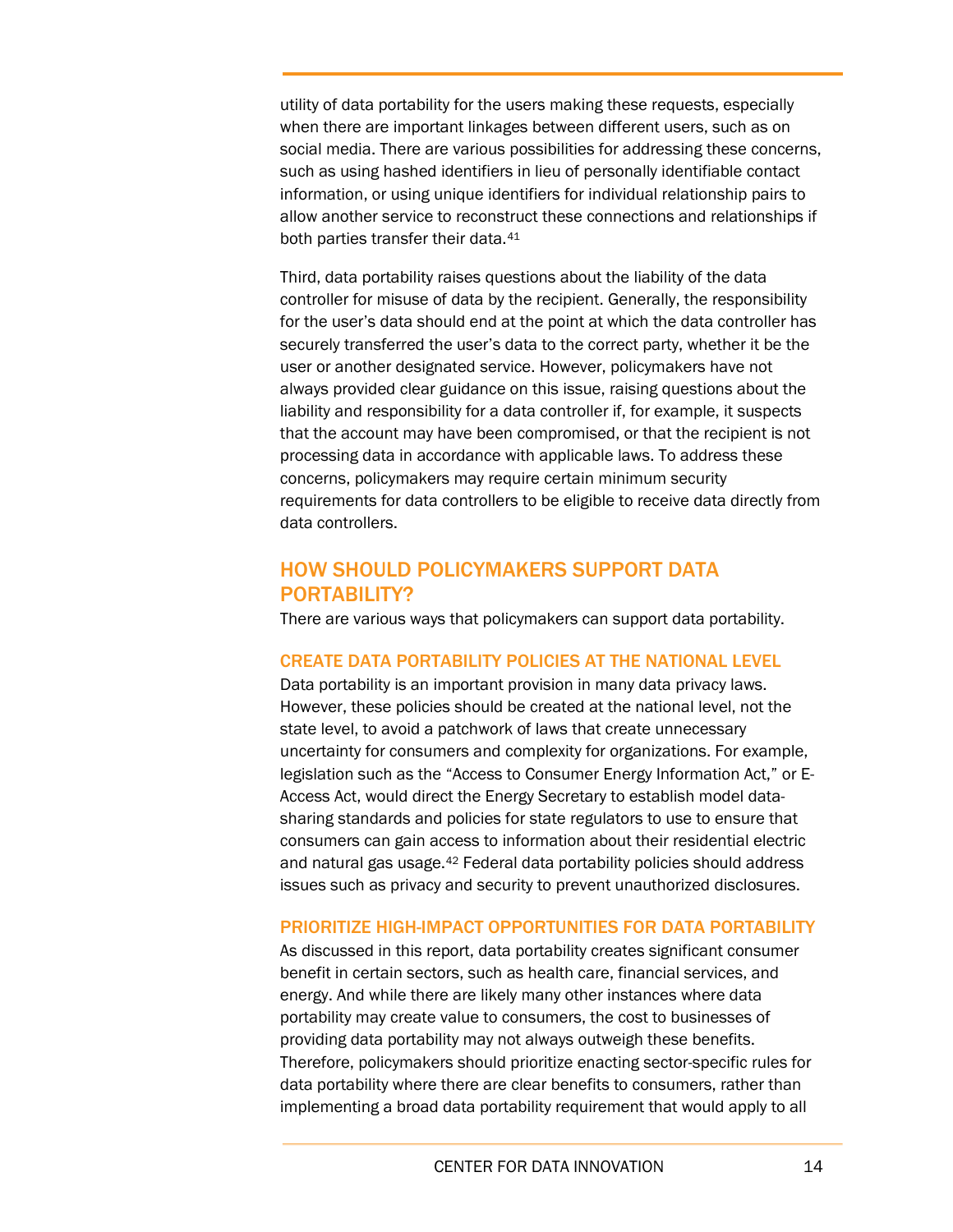consumer data. Focusing on sector-specific rules will also enable policymakers to create more detailed requirements to address concerns about privacy and competition as they apply to individual sectors.

## LIMIT THE SCOPE OF NON-SECTOR-SPECIFIC DATA PORTABILITY REQUIREMENTS

If policymakers decide to create a broad data portability requirement that applies to consumer data in all sectors, they should limit the scope of this requirement to data directly provided by consumers. Excluding data that service providers might observe about users or infer about users from a data portability requirement will help protect both user privacy and proprietary data. For example, a user's pattern of engagement with content on an online service might allow a competitor to reverse-engineer the recommendation algorithms used on that platform and reveal sensitive proprietary information.

#### SUPPORT INDUSTRY-LED DATA PORTABILITY STANDARDS

While the public sector has an important role to play in ensuring that data controllers adhere to their data portability obligations, it should allow the private sector to lead on the development of data portability standards. Industry-led data portability standards, such as the Green Button Initiative, the Open Banking Implementation Entity (OBIE), the Financial Data Exchange (FDX), and others, show that industry stakeholders are often best positioned to address the technical details of interoperability, such as the data models, APIs, and security standards, especially to address the complexities involved in transferring data between services.

## ENCOURAGE DATA PORTABILITY APIS BUT ALLOW DATA SCRAPING

In general, APIs provide the most direct and secure way to allow users to transfer data between different services in a standardized electronic format. However, data controllers may not always choose to make user data available through APIs, or they may impose constraints on those APIs that make them insufficient for certain applications. While policymakers should generally encourage the development of industry-standard APIs, when these are not available or are insufficient to meet consumer needs, they should not prevent users from exercising their data portability rights by using web-scraping technology, which allows users to capture the data that they would get through a web browser.

## USE DATA PORTABILITY AS A PATHWAY TO ALLOW CONSUMERS TO DONATE THEIR DATA

Many individuals have expressed interest in sharing their data for altruistic purposes, such as to advance medical research or improve understanding of how students learn. Unfortunately, consumers often cannot easily share their data. Data portability can offer a pathway to allow individuals to share their data that is collected for one purpose to be used for additional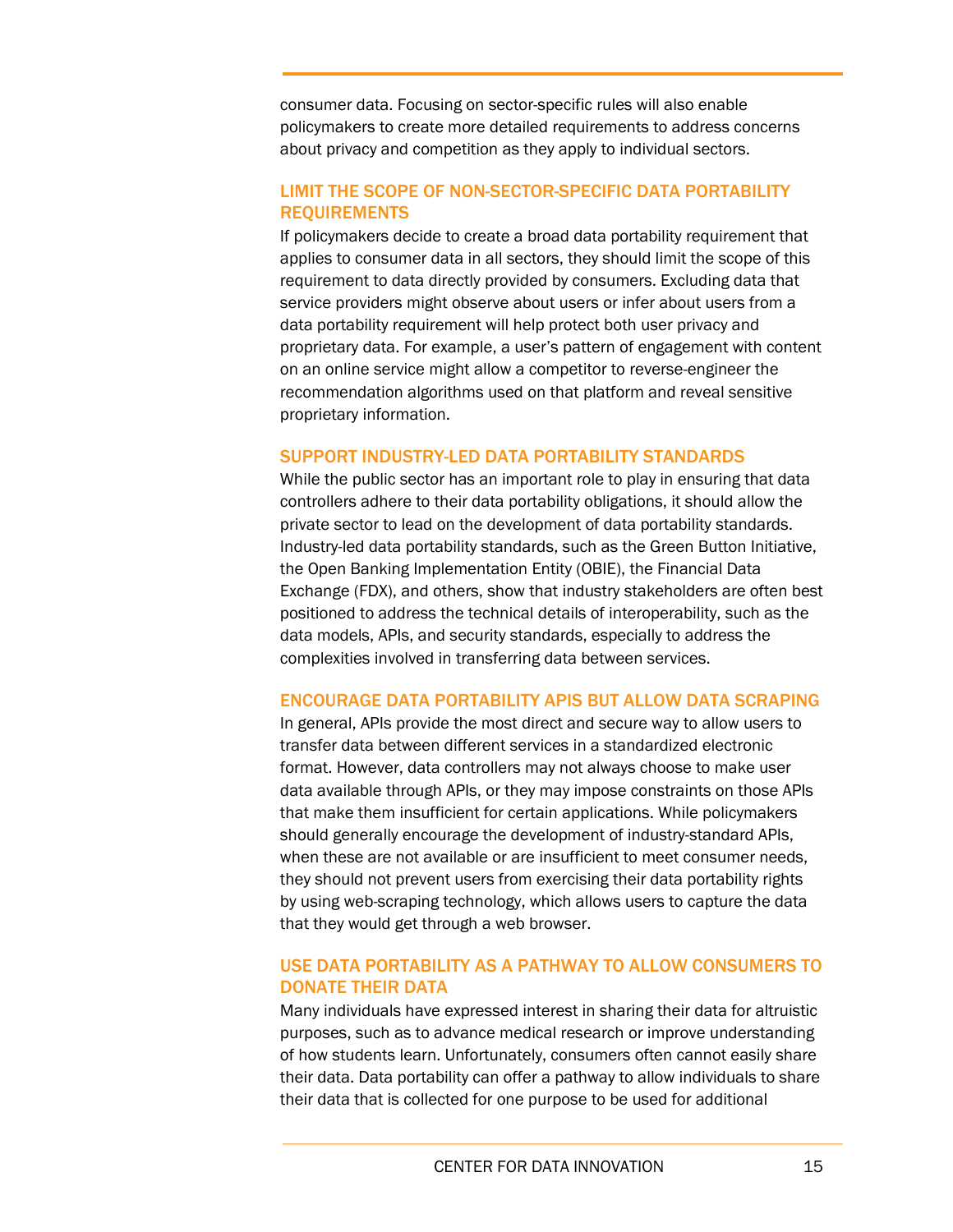purposes that benefit others. Policymakers should therefore ensure that data portability laws and regulations do not preclude any types of secondary uses of their data. In addition, some individuals may prefer to share their data only after they are no longer alive, similar to other types of donations. Therefore, policymakers should consider whether consumers can elect to exercise their data portability rights posthumously.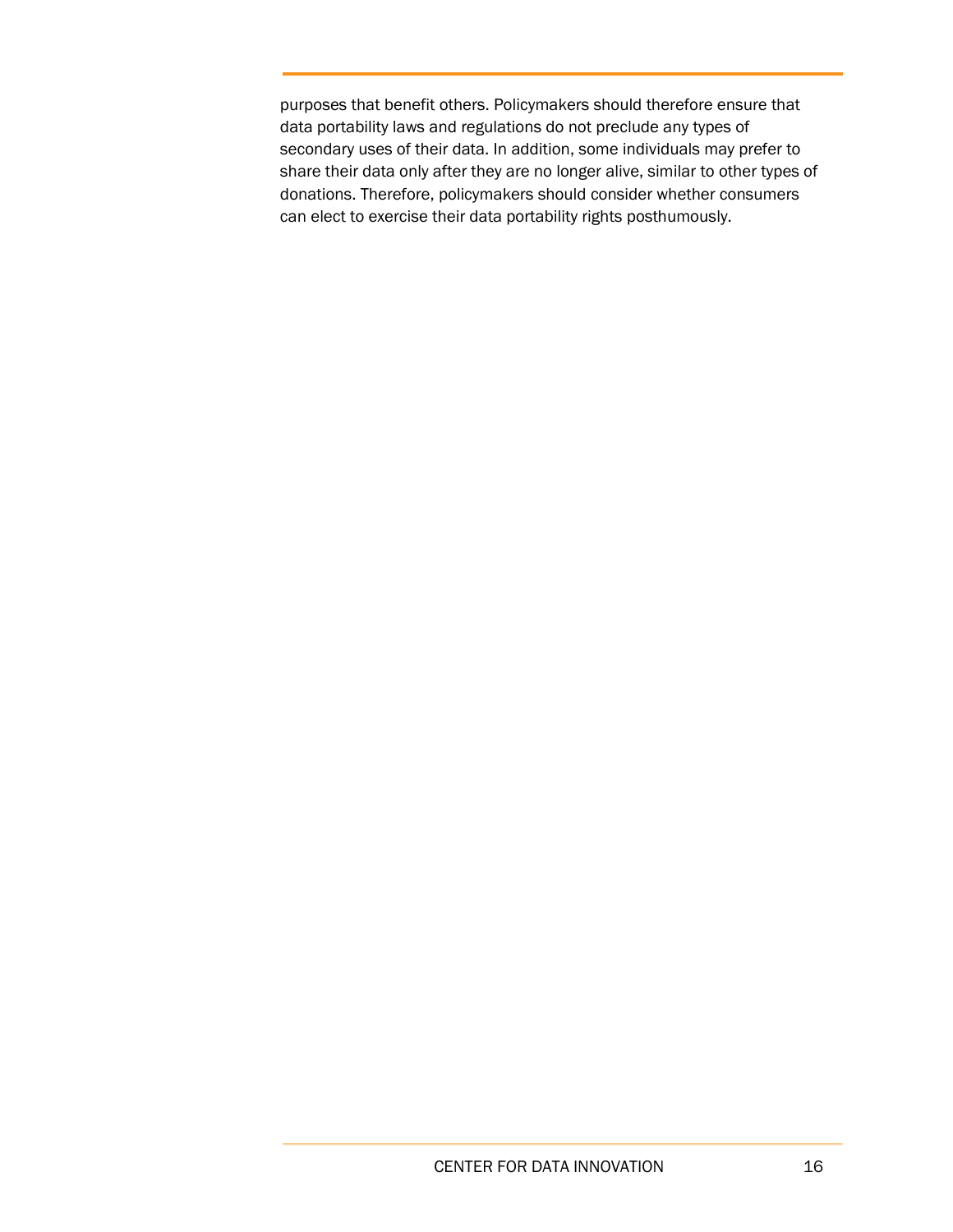# **REFERENCES**

- <span id="page-16-0"></span>1. James Fallows, "A Problem Google Has Created for Itself," *The Atlantic*, March 21, 2013, [https://www.theatlantic.com/technology/archive/2013/03/a-problem](https://www.theatlantic.com/technology/archive/2013/03/a-problem-google-has-created-for-itself/274232/)[google-has-created-for-itself/274232/.](https://www.theatlantic.com/technology/archive/2013/03/a-problem-google-has-created-for-itself/274232/)
- <span id="page-16-1"></span>2. Chi Chi Wu, "Preserving the Right of Consumers to Access Personal Financial Data," Testimony before the U.S. House of Representatives Committee on Financial Services, Task Force on Financial Technology, September 21, 2021, [https://financialservices.house.gov/uploadedfiles/hhrg-117-ba00-wstate](https://financialservices.house.gov/uploadedfiles/hhrg-117-ba00-wstate-wuc-20210921.pdf)[wuc-20210921.pdf.](https://financialservices.house.gov/uploadedfiles/hhrg-117-ba00-wstate-wuc-20210921.pdf)
- <span id="page-16-2"></span>3. Esmeralda Florez Ramos and Knut Blind, "Data portability effects on datadriven innovation of online platforms: Analyzing Spotify," *Telecommunications Policy*, Volume 44, Issue 9, 2020, [https://www.sciencedirect.com/science/article/abs/pii/S0308596120301](https://www.sciencedirect.com/science/article/abs/pii/S030859612030118X) [18X.](https://www.sciencedirect.com/science/article/abs/pii/S030859612030118X)
- <span id="page-16-3"></span>4. "Health IT Legislation," HealthIT.gov, June 8, 2021, [https://www.healthit.gov/topic/laws-regulation-and-policy/health-it](https://www.healthit.gov/topic/laws-regulation-and-policy/health-it-legislation)[legislation.](https://www.healthit.gov/topic/laws-regulation-and-policy/health-it-legislation)
- <span id="page-16-4"></span>5. "Health Information Technology for Economic and Clinical Health Act," Pub. L. No. 111-5, 123 Stat. 226 (2009), [https://www.hhs.gov/sites/default/files/ocr/privacy/hipaa/understanding/](https://www.hhs.gov/sites/default/files/ocr/privacy/hipaa/understanding/coveredentities/hitechact.pdf) [coveredentities/hitechact.pdf.](https://www.hhs.gov/sites/default/files/ocr/privacy/hipaa/understanding/coveredentities/hitechact.pdf)
- <span id="page-16-5"></span>6. 21st Century Cures Act, H.R. 34, 114th Cong. (2015), [https://www.congress.gov/bill/114th-congress/house-bill/34/text.](https://www.congress.gov/bill/114th-congress/house-bill/34/text)
- <span id="page-16-6"></span>7. "Information Blocking and the ONC Health IT Certification Program: Extension of Compliance Dates and Timeframes in Response to the COVID-19 Public Health Emergency," Federal Register, November 4, 2020, [https://www.federalregister.gov/documents/2020/11/04/2020-](https://www.federalregister.gov/documents/2020/11/04/2020-24376/information-blocking-and-the-onc-health-it-certification-program-extension-of-compliance-dates-and) [24376/information-blocking-and-the-onc-health-it-certification-program](https://www.federalregister.gov/documents/2020/11/04/2020-24376/information-blocking-and-the-onc-health-it-certification-program-extension-of-compliance-dates-and)[extension-of-compliance-dates-and.](https://www.federalregister.gov/documents/2020/11/04/2020-24376/information-blocking-and-the-onc-health-it-certification-program-extension-of-compliance-dates-and)
- <span id="page-16-7"></span>8. "Blue Button," HealthIT.gov, April 8, 2019, [https://www.healthit.gov/topic/health-it-initiatives/blue-button;](https://www.healthit.gov/topic/health-it-initiatives/blue-button) "Blue Button," U.S. Department of Veterans Affairs, September 30, 2021, [https://www.va.gov/bluebutton/;](https://www.va.gov/bluebutton/) "CMS Blue Button 2.0," CMS Blue Button 2.0, n.d., [https://bluebutton.cms.gov/.](https://bluebutton.cms.gov/)
- <span id="page-16-8"></span>9. "Open Banking, Data Sharing, and the CFPB's 1033 Rulemaking," Congressional Research Service, September 9, 2021, https://crsreports.congress.gov/product/pdf/IN/IN11745.
- <span id="page-16-9"></span>10. "Request for Information Regarding Consumer Access to Financial Records," Federal Register, November 22, 2012, [https://www.federalregister.gov/documents/2016/11/22/2016-](https://www.federalregister.gov/documents/2016/11/22/2016-28086/request-for-information-regarding-consumer-access-to-financial-records) [28086/request-for-information-regarding-consumer-access-to-financial](https://www.federalregister.gov/documents/2016/11/22/2016-28086/request-for-information-regarding-consumer-access-to-financial-records)[records;](https://www.federalregister.gov/documents/2016/11/22/2016-28086/request-for-information-regarding-consumer-access-to-financial-records) "Consumer Protection Principles: Consumer-Authorized Financial Data Sharing and Aggregation, " Consumer Financial Protection Bureau, October 18, 2017,

[https://files.consumerfinance.gov/f/documents/cfpb\\_consumer-protection](https://files.consumerfinance.gov/f/documents/cfpb_consumer-protection-principles_data-aggregation.pdf)[principles\\_data-aggregation.pdf;](https://files.consumerfinance.gov/f/documents/cfpb_consumer-protection-principles_data-aggregation.pdf) "Bureau Symposium: Consumer Access to Financial Records," Consumer Financial Protection Bureau, July 2020,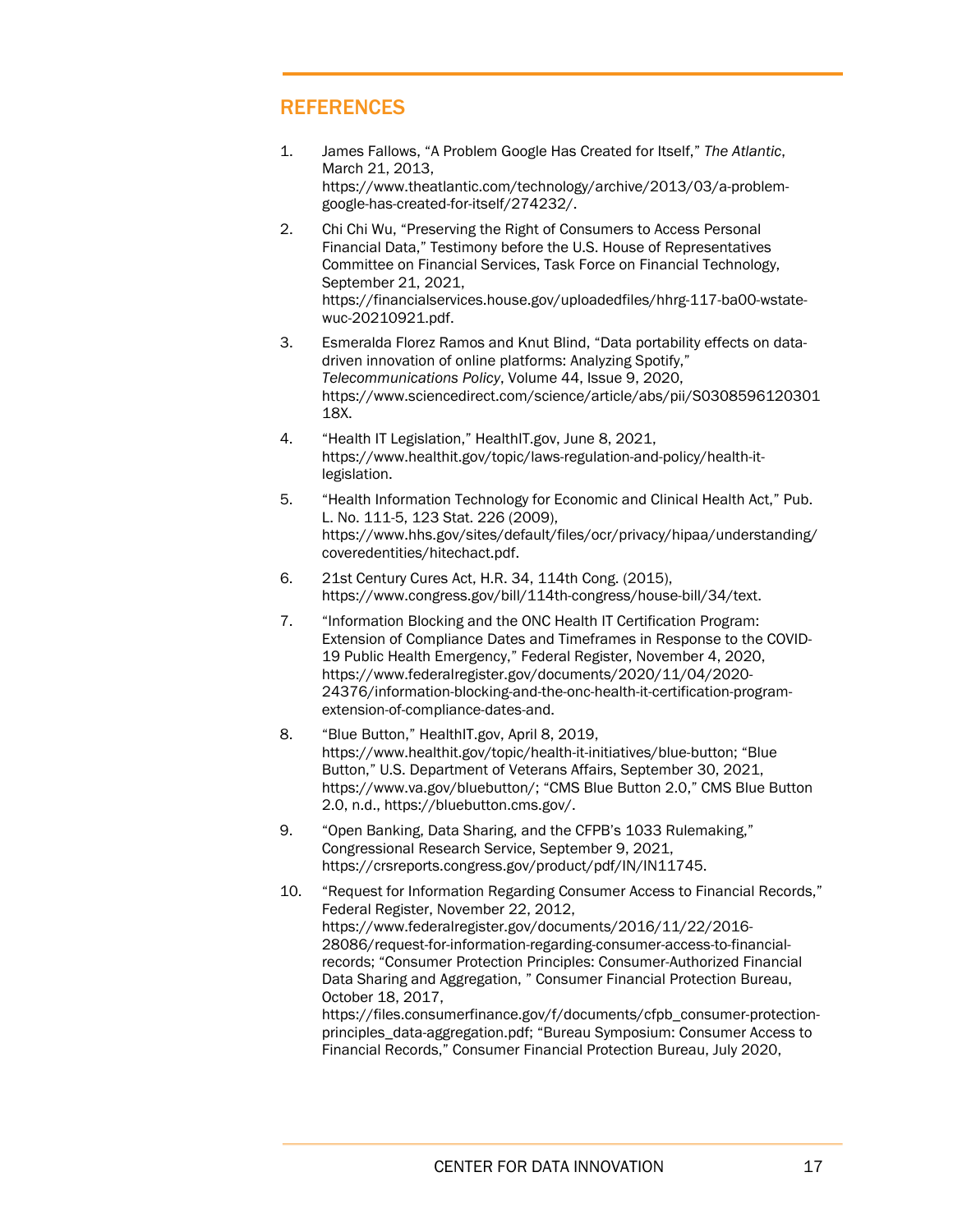[https://files.consumerfinance.gov/f/documents/cfpb\\_bureau-symposium](https://files.consumerfinance.gov/f/documents/cfpb_bureau-symposium-consumer-access-financial-records_report.pdf)[consumer-access-financial-records\\_report.pdf.](https://files.consumerfinance.gov/f/documents/cfpb_bureau-symposium-consumer-access-financial-records_report.pdf)

- <span id="page-17-0"></span>11. "Executive Order on Promoting Competition in the American Economy," The White House, July 9, 2021, [https://www.whitehouse.gov/briefing](https://www.whitehouse.gov/briefing-room/presidential-actions/2021/07/09/executive-order-on-promoting-competition-in-the-american-economy/)[room/presidential-actions/2021/07/09/executive-order-on-promoting](https://www.whitehouse.gov/briefing-room/presidential-actions/2021/07/09/executive-order-on-promoting-competition-in-the-american-economy/)[competition-in-the-american-economy/.](https://www.whitehouse.gov/briefing-room/presidential-actions/2021/07/09/executive-order-on-promoting-competition-in-the-american-economy/)
- <span id="page-17-1"></span>12. "Green Button," Energy.gov, n.d.[, https://www.energy.gov/data/green](https://www.energy.gov/data/green-button)[button.](https://www.energy.gov/data/green-button)
- <span id="page-17-2"></span>13. "About Green Button and the Alliance," Green Button Alliance, n.d., [https://www.greenbuttonalliance.org/about.](https://www.greenbuttonalliance.org/about)
- <span id="page-17-3"></span>14. "Energy Data Portability," Mission:data, January 2019, [http://www.missiondata.io/s/Energy-Data-Portability.pdf.](http://www.missiondata.io/s/Energy-Data-Portability.pdf)
- <span id="page-17-4"></span>15. "Data Access," ACEEE, August 2020, [https://database.aceee.org/state/data-access.](https://database.aceee.org/state/data-access)
- <span id="page-17-5"></span>16. Ibid.
- <span id="page-17-6"></span>17. Ibid.
- <span id="page-17-7"></span>18. "Art. 20 GDPR: Right to Data Portability," in EU General Data Protection Regulation (GDPR): Regulation (EU) 2016/679 of the European Parliament and of the Council of 27 April 2016 on the protection of natural persons with regard to the processing of personal data and on the free movement of such data, and repealing Directive 95/46/EC (General Data Protection Regulation), OJ 2016 L 119/1.
- <span id="page-17-8"></span>19. "The Data Liberation Front Delivers Google Takeout," Data Liberation Blog, Google, June 28, 2011, http://dataliberation.blogspot.com/2011/06/dataliberation-front-delivers-google.html.
- <span id="page-17-9"></span>20. Erin Egan, "Data Portability and Privacy," Facebook, September 2019, https://about.fb.com/wp-content/uploads/2020/02/data-portabilityprivacy-white-paper.pdf.
- <span id="page-17-10"></span>21. "About Us," Data Transfer Project, n.d., https://datatransferproject.dev/.
- <span id="page-17-11"></span>22. "Technical Overview," Data Transfer Project, n.d., [https://datatransferproject.dev/documentation.](https://datatransferproject.dev/documentation)
- <span id="page-17-12"></span>23. "Telecoms as the 'Secured Data Hub' for the digital society," GSMA, n.d., [https://www.dataportabilitycooperation.org/assets/Telecoms\\_Secured\\_Dat](https://www.dataportabilitycooperation.org/assets/Telecoms_Secured_Data_Hub.pdf) [a\\_Hub.pdf.](https://www.dataportabilitycooperation.org/assets/Telecoms_Secured_Data_Hub.pdf)
- <span id="page-17-13"></span>24. EU Directive 2015/2366: Directive (EU) 2015/2366 of the European Parliament and of the Council of 25 November 2015 on payment services in the internal market, [https://eur-lex.europa.eu/legal](https://eur-lex.europa.eu/legal-content/EN/TXT/?uri=CELEX:32015L2366)[content/EN/TXT/?uri=CELEX:32015L2366.](https://eur-lex.europa.eu/legal-content/EN/TXT/?uri=CELEX:32015L2366)
- <span id="page-17-14"></span>25. "Retail Banking Market Investigation: The Retail Banking Market Investigation Order 2017," Competition & Markets Authority, February 2, 2017, [https://assets.publishing.service.gov.uk/media/5893063bed915d06e100](https://assets.publishing.service.gov.uk/media/5893063bed915d06e1000000/retail-banking-market-investigation-order-2017.pdf) [0000/retail-banking-market-investigation-order-2017.pdf.](https://assets.publishing.service.gov.uk/media/5893063bed915d06e1000000/retail-banking-market-investigation-order-2017.pdf)
- <span id="page-17-15"></span>26. "Annual Report: 2020," Open Banking, 2020, https://insights.openbanking.org.uk/annual-report-2020/home/.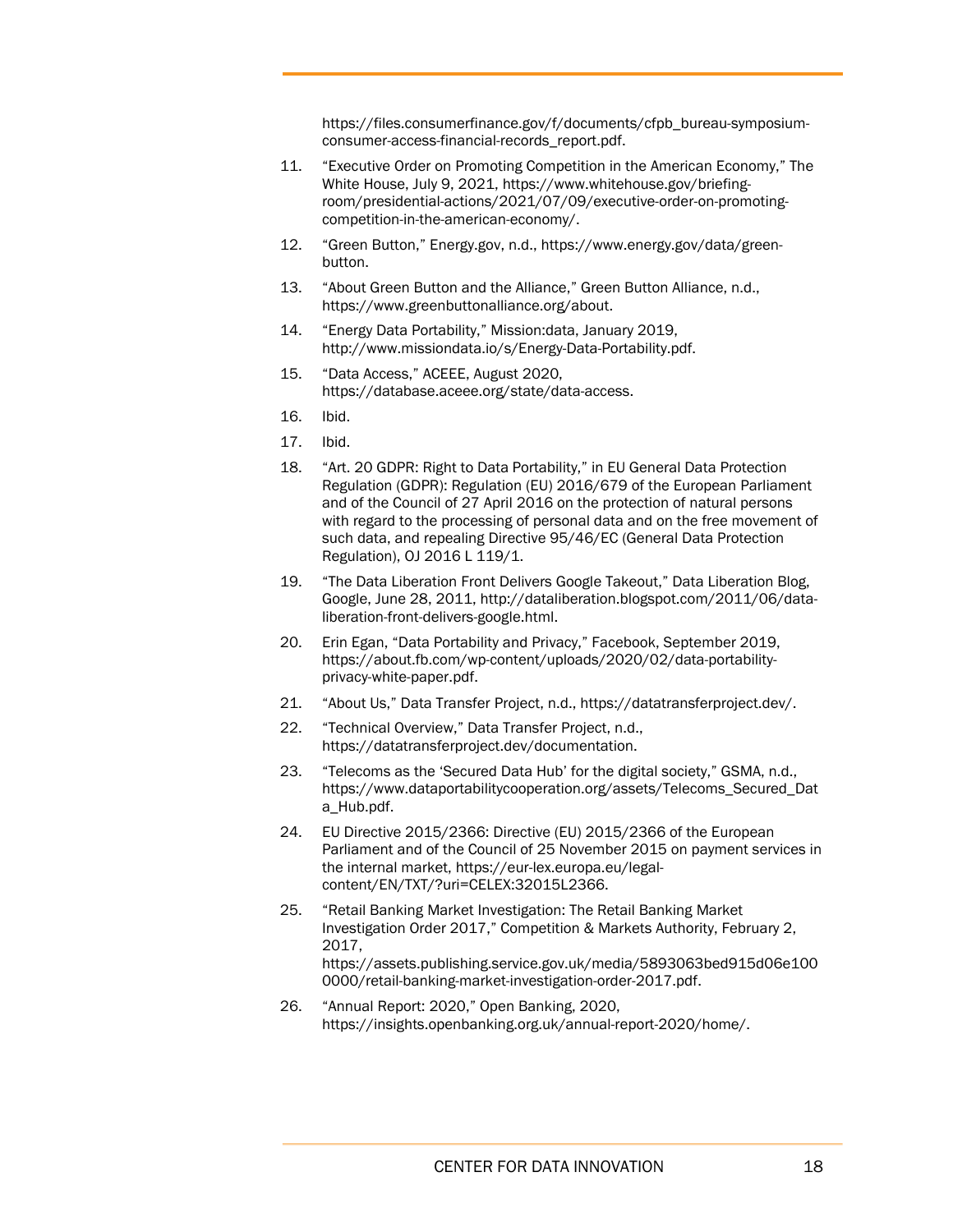- <span id="page-18-0"></span>27. "Consumer Data Right," Australian Competition & Consumer Commission, October 29, 2021, https://www.accc.gov.au/focus-areas/consumer-dataright-cdr-0.
- <span id="page-18-1"></span>28. "Competition and Consumer (Consumer Data Right) Rules 2020," Federal Register of Legislation, December 23, 2020, https://www.legislation.gov.au/Details/F2021C00076.
- <span id="page-18-2"></span>29. "Consumer Data Right," Australian Competition & Consumer Commission, October 29, 2021, https://www.accc.gov.au/focus-areas/consumer-dataright-cdr-0.
- <span id="page-18-3"></span>30. Personal Information Protection Law of the People's Republic of China, China (2021). http://www.npc.gov.cn/npc/c30834/202108/a8c4e3672c74491a80b53 a172bb753fe.shtml.
- <span id="page-18-4"></span>31. Republic Act 10173 - Data Privacy Act 2012 Chapter IV, The Philippines (2012). https://www.privacy.gov.ph/data-privacy-act/.
- <span id="page-18-5"></span>32. Personal Data Protection (Amendment) Act, Singapore (2020). https://www.parliament.gov.sg/docs/default-source/default-documentlibrary/personal-data-protection-(amendment)-bill-37-2020.pdf.
- <span id="page-18-6"></span>33. Royal Decree on the Organizations and Businesses of which Personal Data Controllers are exempted from the Applicability of the Personal Data Protection Act B.E. 2562 (2019) B.E. 2564 (2021), Thailand (2021). http://www.ratchakitcha.soc.go.th/DATA/PDF/2564/A/032/T\_0001.PDF.
- <span id="page-18-7"></span>34. "Information Blocking," HealthIT.gov, March 19, 2021, https://www.healthit.gov/topic/information-blocking.
- <span id="page-18-8"></span>35. "Electronic Health Records Vendor to Pay \$155 Million to Settle False Claims Act Allegations," U.S. Department of Justice, May 31, 2017, https://www.justice.gov/opa/pr/electronic-health-records-vendor-pay-155 million-settle-false-claims-act-allegations.
- <span id="page-18-9"></span>36. "A Note About Spotify Transfers," SongShift, October 21, 2020, https://songshift.com/blog/spotify\_transfers.
- <span id="page-18-10"></span>37. Daniel Castro, "Blocked: Why Some Companies Restrict Data Access to Reduce Competition and How Open APIs Can Help," Center for Data Innovation, November 6, 2017, https://datainnovation.org/2017/11/blocked-why-some-companies-restrictdata-access-to-reduce-competition-and-how-open-apis-can-help/.
- <span id="page-18-11"></span>38. Yuka Hayashi, "Venmo Glitch Opens Window on War Between Banks, Fintech Firms," *The Wall Street Journal*, December 14, 2019, https://www.wsj.com/articles/venmo-glitch-opens-window-on-war-betweenbanks-fintech-firms-11576319402.
- <span id="page-18-12"></span>39. James Pavur and Casey Knerr, "GDPArrrrr: Using Privacy Laws to Steal Identities," Blackhat USA 2019, 2019, https://i.blackhat.com/USA-19/Thursday/us-19-Pavur-GDPArrrrr-Using-Privacy-Laws-To-Steal-Identitieswp.pdf.
- <span id="page-18-13"></span>40. Paul Przemyslaw Polanski, "Some thoughts on data portability in the aftermath of the Cambridge Analytica scandal," (2018), 7, *Journal of European Consumer and Market Law*, Issue 4, pp. 141-146, https://kluwerlawonline.com/journalarticle/Journal+of+European+Consum er+and+Market+Law/7.4/EuCML2018030.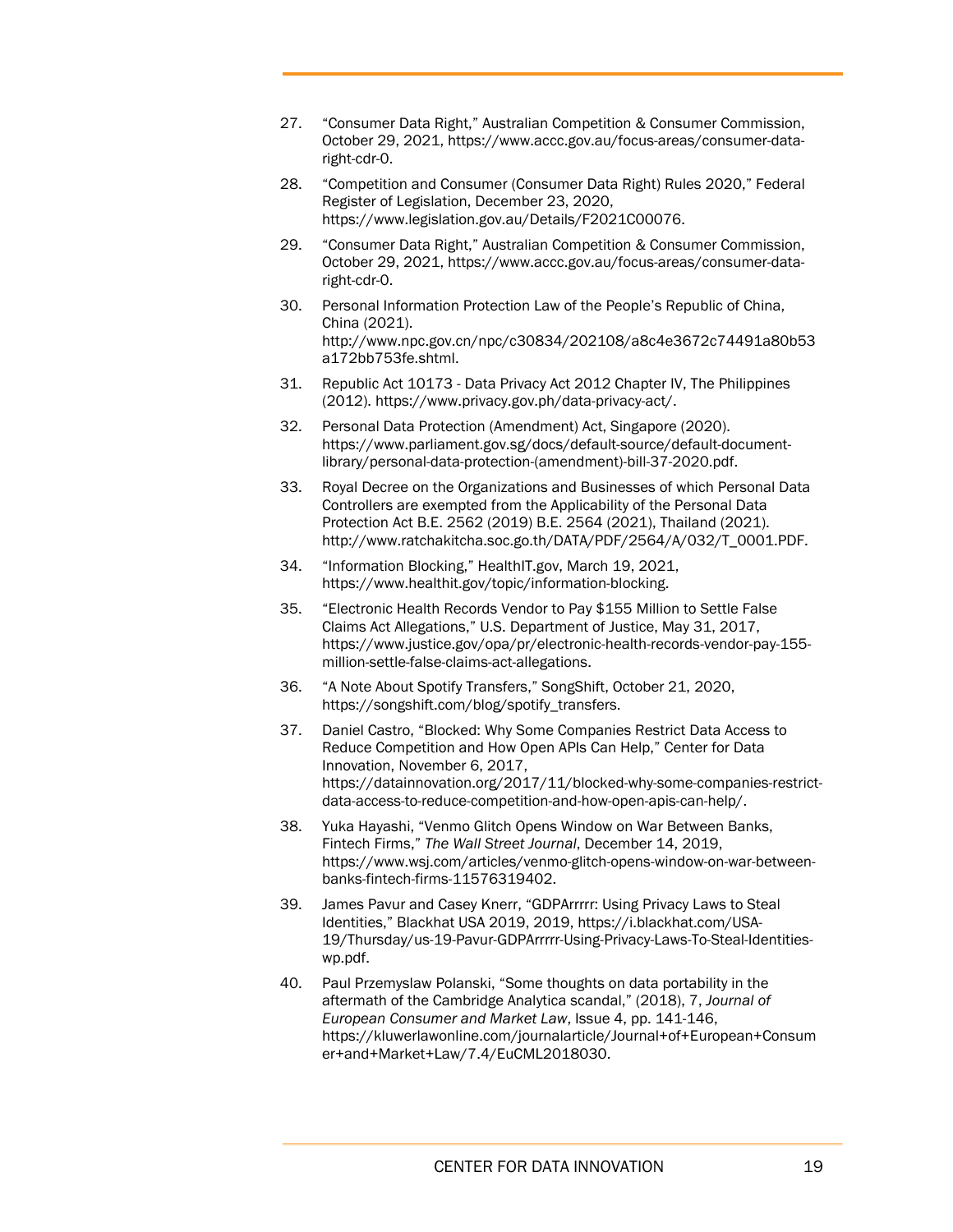- <span id="page-19-0"></span>41. Erin Egan, "Data Portability and Privacy," Facebook, September 2019, https://about.fb.com/wp-content/uploads/2020/02/data-portabilityprivacy-white-paper.pdf.
- <span id="page-19-1"></span>42. E-Access Act, H.R. 5796, 116th Congress (2020), https://www.congress.gov/bill/116th-congress/house-bill/5796/text.